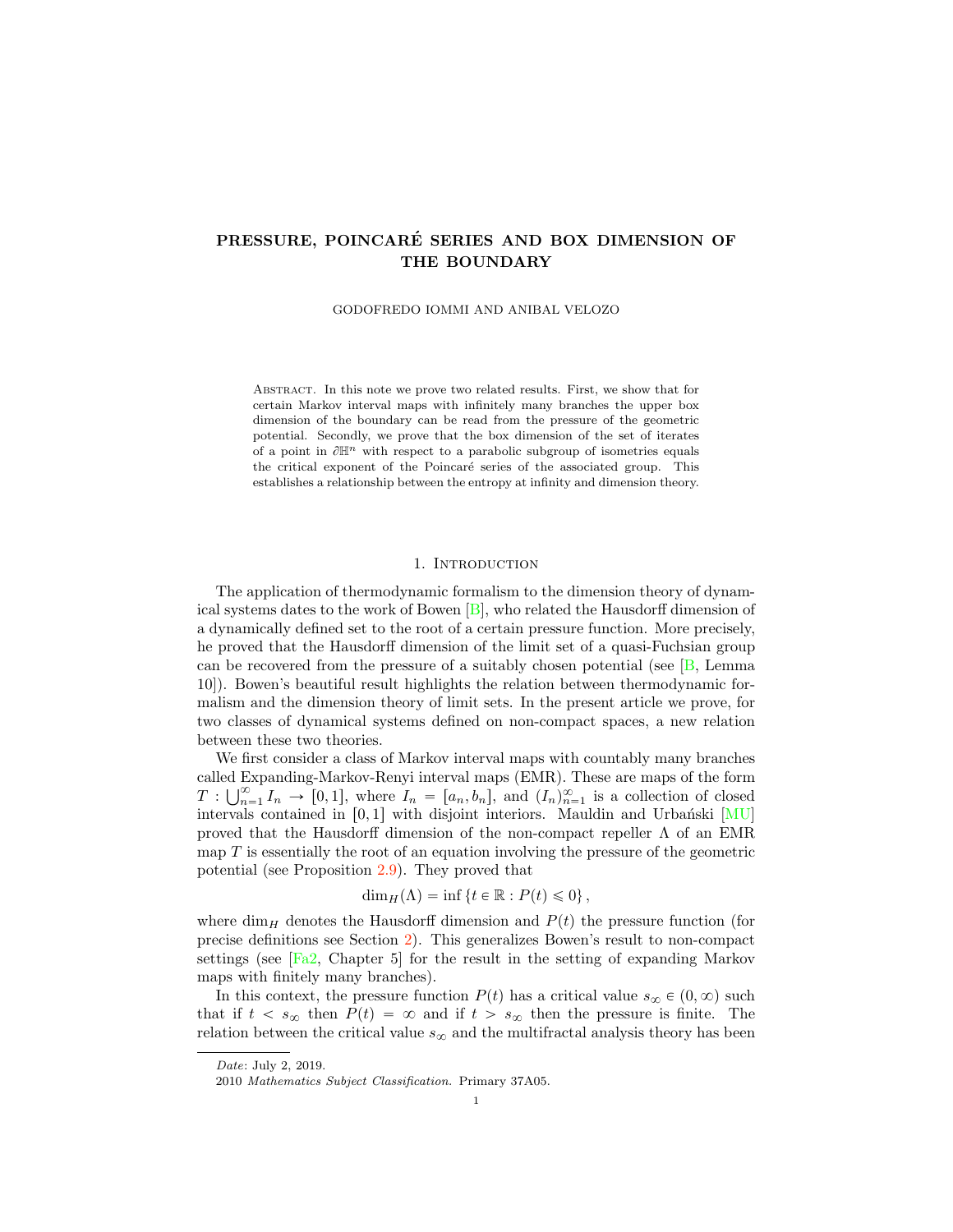<span id="page-1-0"></span>studied in [\[FJLR,](#page-15-3) [IJ\]](#page-15-4). For example, in [\[FJLR,](#page-15-3) Section 7] it is proved that the value  $s_{\infty}$  is a lower bound for the Hausdorff dimension of sets of numbers having a prescribed frequency of digits in their continued fraction expansion. It was shown in [\[IJ,](#page-15-4) Theorem 5.1] that the behaviour of the pressure at  $s_{\infty}$  determines regularity properties of the multifractal spectrum of Lyapunov exponents. Moreover, in [\[IJ,](#page-15-4) Theorem 7.1] it is proved that the Hausdorff dimension of the set of points having infinite Lyapunov exponent is precisely  $s_{\infty}$ .

In this article we prove a new relation between  $s_{\infty}$  and the dimension theory of T. A novelty being that instead of Hausdorff, we consider box dimension. We denote by  $\overline{\dim}_B$  and  $\dim_B$  the upper box dimension and the box dimension, respectively. One of the main results in this paper is the following (see Theorem [2.10\)](#page-5-1).

**Theorem 1.1.** Let  $T$  be an EMR map. Then

$$
s_{\infty} \leq \overline{\dim}_{B} \left( \bigcup_{n=1}^{\infty} \{a_n, b_n\} \right).
$$

If the box dimension of  $\bigcup_{n=1}^{\infty} \{a_n, b_n\}$  exists, then

$$
s_{\infty} = \dim_B \bigcup_{n=1}^{\infty} \{a_n, b_n\}.
$$

Depending on the properties of the pressure function at the critical value we are able to derive certain stability results. For example, we prove existence of measures of maximal dimension for perturbations of the original map (see Corollary [2.15\)](#page-7-0).

Bowen's work on the dimension theory of limit sets has been further developed by Sullivan. In a landmark paper [\[Sul\]](#page-16-1) Sullivan proved that the Hausdorff dimension of the limit set of a geometrically finite Kleinian group  $\Gamma \leq \text{Iso}(\mathbb{H}^n)$  coincides with the critical exponent of Γ, which is denoted by  $\delta_{\Gamma}$  (see [\[Sul,](#page-16-1) Theorem 25]). For precise definitions we refer the reader to Section [3.](#page-8-0) A major generalization of Sullivan's result was obtained by Bishop and Jones in [\[BJ\]](#page-15-5), where they proved that the critical exponent  $\delta_{\Gamma}$  is equal to the Hausdorff dimension of the radial limit set of  $\Gamma$  for an arbitrary Kleinian group (see [\[BJ,](#page-15-5) Theorem 2.1]). The critical exponent of  $\Gamma$  has yet another dynamical interpretation: it is equal to the topological entropy of the geodesic flow on  $T^1(\mathbb{H}^n/\Gamma)$  (see [\[OP,](#page-15-6) Theorem 1]). In other words we have that  $\delta_{\Gamma} = \sup_{\mu} h_{\mu}(g_1)$ , where the supremum runs over the space of invariant probability measures of the geodesic flow and  $g_1$  is the time-one map of the geodesic flow.

In recent works a new dynamical invariant has been studied, the entropy at infinity of the geodesic flow (see  $\text{[IRV]}, \text{[RV]}, \text{[V2]})$  $\text{[IRV]}, \text{[RV]}, \text{[V2]})$  $\text{[IRV]}, \text{[RV]}, \text{[V2]})$  $\text{[IRV]}, \text{[RV]}, \text{[V2]})$  $\text{[IRV]}, \text{[RV]}, \text{[V2]})$  $\text{[IRV]}, \text{[RV]}, \text{[V2]})$  $\text{[IRV]}, \text{[RV]}, \text{[V2]})$ . For completeness we recall its definition here. We say that a sequence of measures  $(\mu_n)_n$  converges in the vague topology to  $\mu$  if  $\lim_{n\to\infty} \int f d\mu_n = \int f d\mu$ , for every continuous function of compact support f. The entropy at infinity of the geodesic flow on  $\mathbb{H}^{n}/\Gamma$  is defined by

$$
h_{\infty}(\Gamma) := \sup_{(\mu_n)_n \to 0} \limsup_{n \to \infty} h_{\mu_n}(g_1),
$$

where the supremum runs over sequences of invariant probability measures  $(\mu_n)_n$ that converge in the vague topology to the zero measure. The entropy at infinity of the geodesic flow is strongly related to the upper-semicontinuity of the entropy map and it is an important tool in the study of the thermodynamic formalism of the geodesic flow (see [\[IRV\]](#page-15-7), [\[RV\]](#page-15-8), [\[V1\]](#page-16-2), [\[V2\]](#page-16-0)).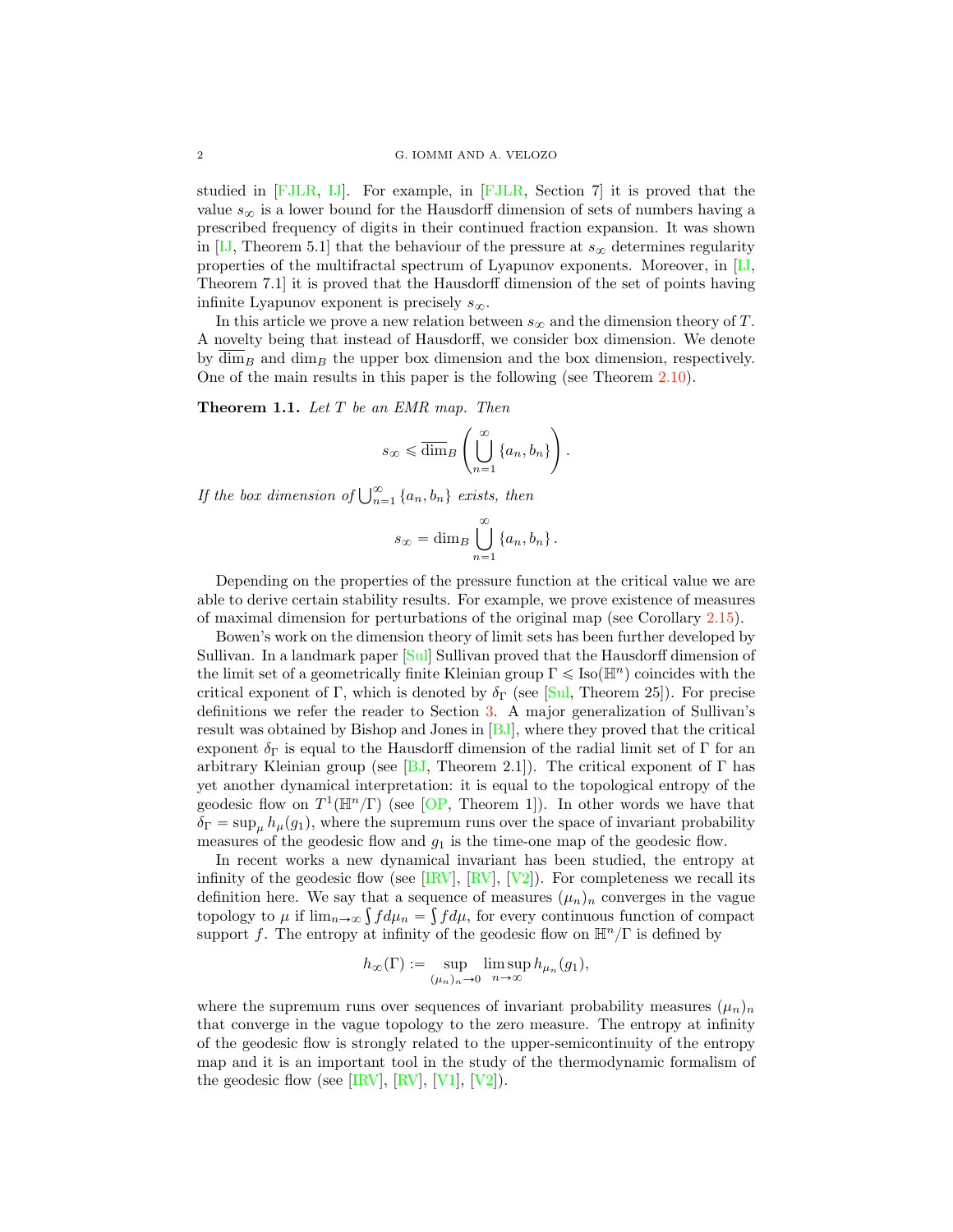<span id="page-2-1"></span>From now on assume that  $\Gamma \leqslant \text{Iso}(\mathbb{H}^n)$  is geometrically finite. In this case the topological entropy of the geodesic flow on  $\mathbb{H}^n/\Gamma$  is equal to the Hausdorff dimension of the limit set of Γ. Because of this relation it is natural to ask if there is also a relation between the entropy at infinity and dimension theory of the boundary. One of the main goals of this paper is to prove that for geometrically finite manifolds this is indeed the case. It is important to mention that under the geometrically finite assumption we have that  $h_{\infty}(\Gamma) = \sup_{\mathcal{P}} \delta_{\mathcal{P}}$ , where the supremum runs over the parabolic subgroups of  $\Gamma$  (see [\[RV,](#page-15-8) Theorem 1.3]). In other words, the entropy at infinity is determined by the critical exponent of the parabolic subgroups of Γ. In Section [3](#page-8-0) we prove the following result.

**Theorem 1.2.** Let  $P \leq \text{Iso}(\mathbb{H}^n)$  be a parabolic subgroup and  $\xi \in \partial \mathbb{H}^n$  a point which is not fixed by *P*. Then

$$
\delta_{\mathcal{P}} = \dim_B \left( \bigcup_{p \in \mathcal{P}} p \xi \right),\,
$$

where dim<sub>B</sub> is the box dimension computed using the spherical metric on  $\partial \mathbb{H}^n$ .

In Section [3](#page-8-0) we also obtain very similar results to those in Sub-section [2.5](#page-5-2) in the context of  $Cat(-1)$  surfaces.

It is interesting to note the relation between the ergodic theory of countable Markov shifts (or related dynamical systems such as the interval maps considered in this article) and the ergodic theory of geodesic flows on non-compact complete hyperbolic manifolds. In some cases Markov partitions can be constructed for the geodesic flow and then the relation is rather explicit (see  $[DP, IRV]$  $[DP, IRV]$  $[DP, IRV]$ ). Unfortunately, in general it is not known if there exists a symbolic coding for the geodesic flow. Despite this, in recent years thermodynamic formalism for geodesic flows has been extensively studied and results have been proved in analogy to those obtained for countable Markov shifts (see for example [\[PPS,](#page-15-10) [PS,](#page-15-11) [RV,](#page-15-8) [V1,](#page-16-2) [V2\]](#page-16-0)). On the other hand, the ergodic theory of countable Markov shifts has been studied mirroring results obtained for geodesic flows. For example, continuity properties of the entropy map and its relations with escape of mass were obtained in  $\left[\text{RV}, \text{ V2}\right]$  for the geodesic flow and later in [\[ITV1,](#page-15-12) [ITV2\]](#page-15-13) for countable Markov shifts. The results in this paper are further evidence of the strong relation between these two classes of dynamical systems.

Acknowledgment. We thank Neil Dobbs and Amitesh Datta for many useful comments on this paper. G.I. was partially supported by CONICYT PIA ACT172001 and by Proyecto Fondecyt 1190194.

## 2. Pressure and dimension

<span id="page-2-0"></span>2.1. Dimension theory. In this sub-section we recall some basic definitions and results from dimension theory that will be used in what follows. For a complete account on dimension theory we refer the reader to [\[Fa1\]](#page-15-14) and [\[Fa2\]](#page-15-0).

Let  $(M, d)$  be a metric space. The diameter of a set  $B \subset M$  is denoted by  $|B|$ . A countable collection of subsets  $\{U_i\}_{i\in\mathbb{N}}$  of M, is called a  $\delta$ -cover of  $F\subset M$  if  $F \subset \bigcup_{i \in \mathbb{N}} U_i$ , and  $|U_i|$  is at most  $\delta$  for every  $i \in \mathbb{N}$ . Letting  $s > 0$ , we define

$$
\mathcal{H}^s(J) := \lim_{\delta \to 0} \inf \left\{ \sum_{i=1}^{\infty} |U_i|^s : \{U_i\}_i \text{ is a } \delta \text{-cover of } J \right\}.
$$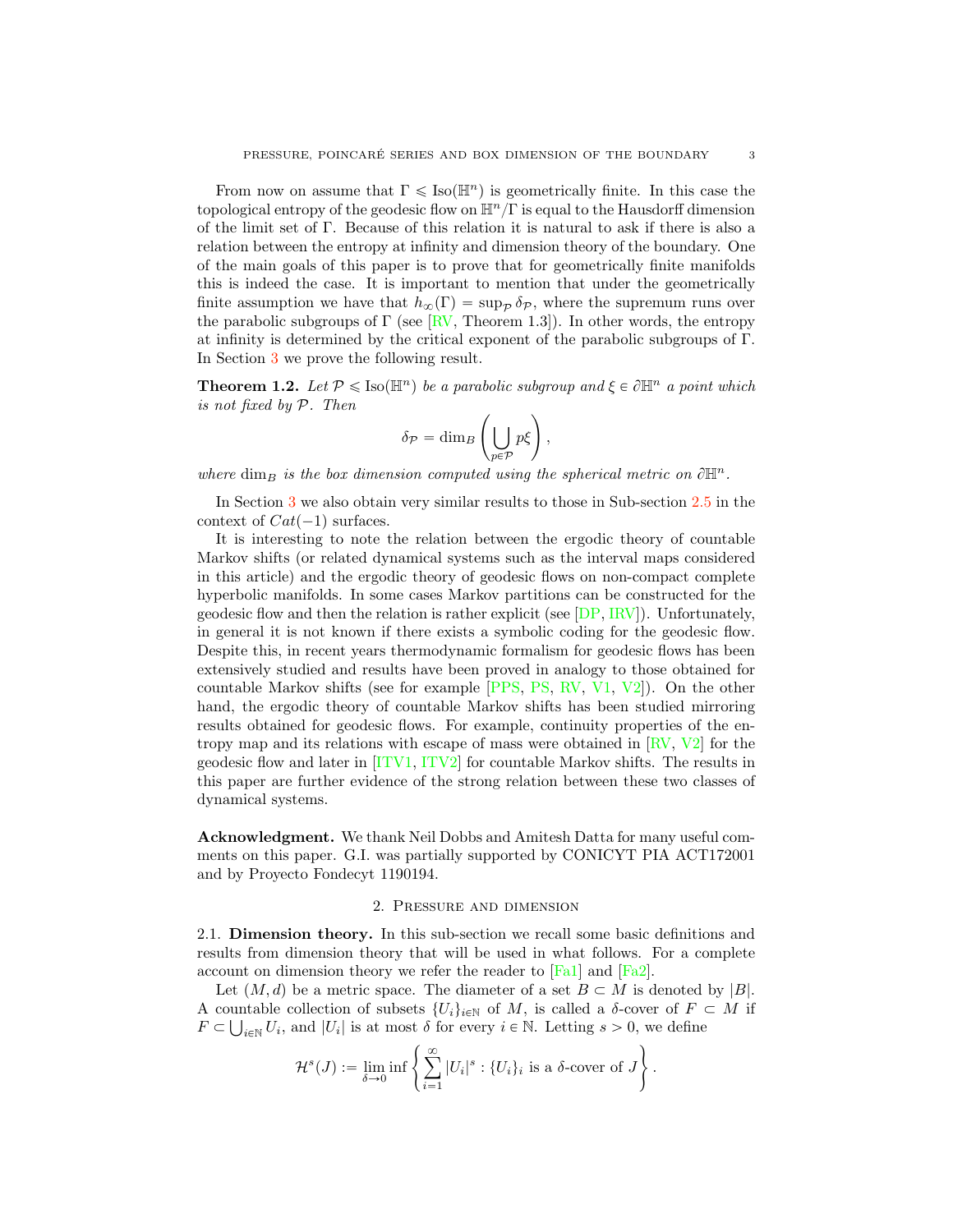<span id="page-3-0"></span>The *Hausdorff dimension* of the set J is defined by

$$
\dim_H(J) := \inf \{ s > 0 : \mathcal{H}^s(J) = 0 \}.
$$

The Hausdorff dimension of a Borel measure  $\mu$  is defined by

$$
\dim_H(\mu) := \inf \left\{ \dim_H(Z) : \mu(Z) = 1 \right\}.
$$

For a detailed discussion on the Hausdorff dimension see [\[Fa1,](#page-15-14) Chapter 2].

An alternative definition of dimension that will be central to this work is the box dimension. Let  $F \subset M$  and  $N_{\delta}(F)$  be the smallest number of sets of diameter at most  $\delta$  needed to cover F. The lower and upper box dimensions are defined by

$$
\underline{\dim_B}(F) := \liminf_{\delta \to 0} \frac{\log N_\delta(F)}{-\log \delta} \quad , \quad \overline{\dim_B}(F) := \limsup_{\delta \to 0} \frac{\log N_\delta(F)}{-\log \delta}
$$

If the limits above are equal then we call this common value the box dimension of the set  $F$ ,

$$
\dim_B(F) := \lim_{\delta \to 0} \frac{\log N_{\delta}(F)}{-\log \delta}.
$$

Remark 2.1. It is useful to note that in the definition of box dimension it is possible to replace the number  $N_{\delta}(F)$  by the largest number of disjoint balls of radius  $\delta$  and centers in  $F$  (see [\[Fa1,](#page-15-14) p.41]).

The following result will be of great importance in this paper (see [\[Fa2,](#page-15-0) Proposition 3.6 and 3.7]).

**Proposition 2.2.** Let  $I_n = [a_n, b_n]$  be a sequence of intervals with disjoint interiors such that  $[0, 1] = \bigcup_{n=1}^{\infty} I_n$  and let  $F = \bigcup_{n=1}^{\infty} \{a_n, b_n\}$ . Assume that  $(b_n - a_n)_n$  is non-increasing. Then

$$
\left(-\liminf_{n\to\infty}\frac{\log(b_n-a_n)}{\log n}\right)^{-1}\leq \underline{\dim}_B(F)\leqslant \overline{\dim}_B(F)\leqslant \left(-\limsup_{n\to\infty}\frac{\log(b_n-a_n)}{\log n}\right)^{-1}
$$

.

2.2. Markov shifts and Markov maps. In this Sub-section we explain the symbolic structure we assume for the one dimensional maps we consider.

The full-shift on the countable alphabet N is the pair  $(\Sigma, \sigma)$  where  $\Sigma := \mathbb{N}^{\mathbb{N}}$  and  $\sigma : \Sigma \to \Sigma$  is the *shift* map defined by  $\sigma(\omega_1, \omega_2, \dots) = (\omega_2, \omega_3, \dots)$ . We equip  $\Sigma$ with the topology generated by the cylinders sets

$$
C_{i_1\cdots i_n} := \{\omega \in \Sigma : \omega_j = i_j, \forall j \in \{1, \ldots, n\}\}.
$$

Denote by  $I = [0, 1]$  the unit interval. Let  $\{I_i\}_{i \in \mathbb{N}}$  be a countable collection of closed intervals where  $\text{int}(I_i) \cap \text{int}(I_j) = \emptyset$ , for  $i, j \in \mathbb{N}$  with  $i \neq j$ , and  $[a_i, b_i] :=$  $I_i \subset I$  for every  $i \in \mathbb{N}$ . Let  $T: \bigcup_{n=1}^{\infty} I_n \to I$  be a map. The *repeller* of such a map is defined by

$$
\Lambda := \left\{ x \in \bigcup_{i=1}^{\infty} I_i : T^n(x) \text{ is well defined for every } n \in \mathbb{N} \right\}.
$$

Let  $\mathcal{O} := \bigcup_{k=0}^{\infty} T^{-k} (\bigcup_{i=0}^{\infty} \{a_i, b_i\})$ . We say that T is *Markov* and it can be coded by a full-shift on a countable alphabet if there exists a homemorphism  $\pi : \Sigma \to \Lambda \smallsetminus \mathcal{O}$ such that  $T \circ \pi = \pi \circ \sigma$ . Denote by  $I_{i_1...i_n} \subset I$  the projection of the symbolic cylinder  $C_{i_1...i_n}$  by  $\pi$ .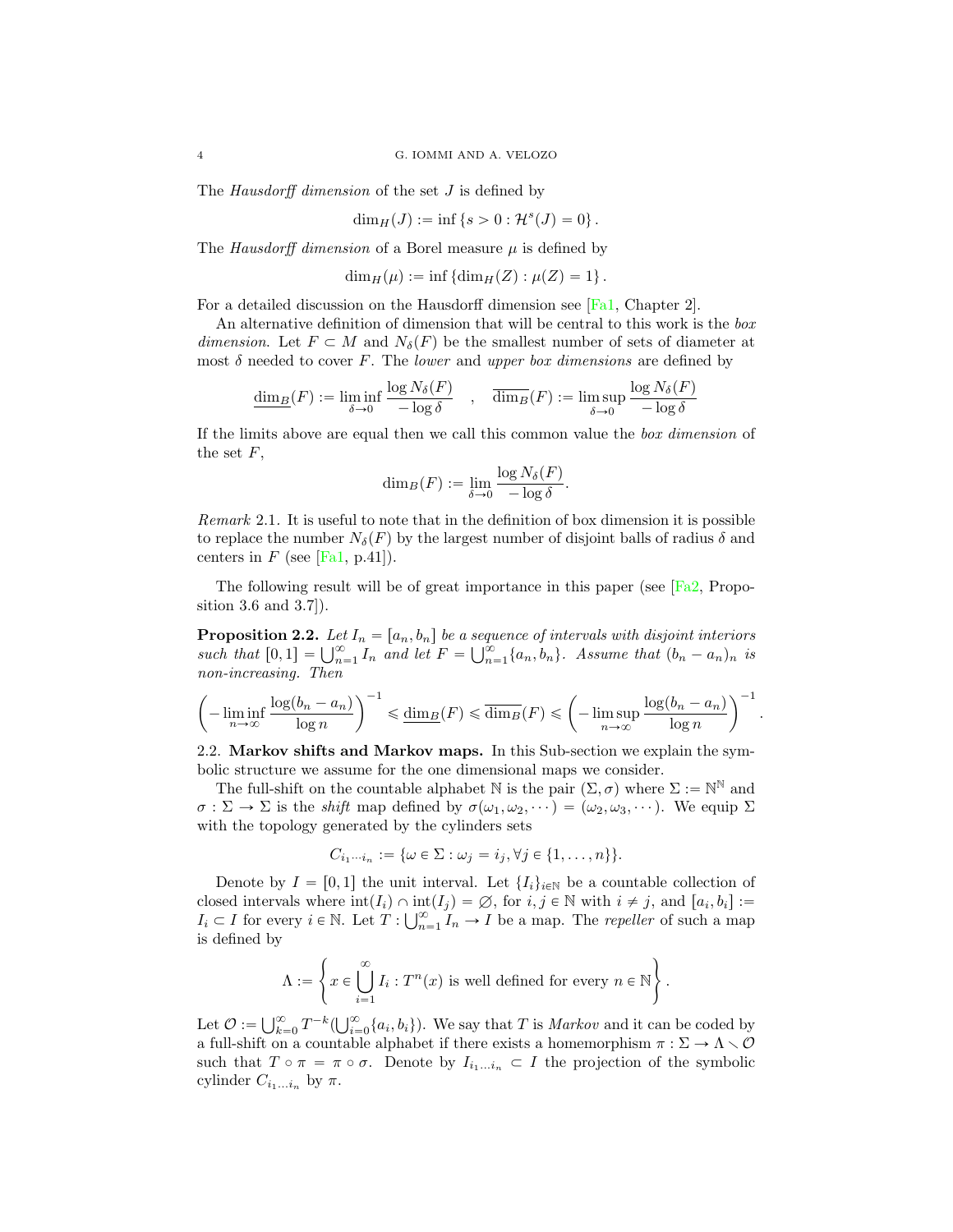<span id="page-4-2"></span>2.3. The class of maps. The class of EMR (expanding-Markov-Renyi) interval maps was considered by Pollicott and Weiss in [\[PW\]](#page-15-15) in their study of multifractal analysis.

**Definition 2.3.** Let  $\{I_i\}_{i\in\mathbb{N}}$  be a countable collection of closed intervals where  $\text{int}(I_i) \cap \text{int}(I_j) = \emptyset$  for  $i, j \in \mathbb{N}$  with  $i \neq j$  and  $[a_i, b_i] := I_i \subset I$  for every  $i \in \mathbb{N}$ . A map  $T: \bigcup_{n=1}^{\infty} I_n \to I$  is an EMR map, if the following properties are satisfied

- (a) The only accumulation point for the end points of the intervals  $[a_i, b_i]$  is  $x = 0.$
- (b) The map is  $C^2$  on  $\bigcup_{i=1}^{\infty}$  int  $I_i$ .
- (c) There exists  $\xi > 1$  and  $N \in \mathbb{N}$  such that for every  $x \in \bigcup_{i=1}^{\infty} I_i$  and  $n \geq N$ we have  $|(T^n)'(x)| > \xi^n$ .
- (d) The map  $T$  is Markov and it can be coded by a full-shift on a countable alphabet.
- (e) The map satisfies the Renyi condition, that is, there exists a positive number  $K > 0$  such that

$$
\sup_{n \in \mathbb{N}} \sup_{x,y,z \in I_n} \frac{|T''(x)|}{|T'(y)||T'(z)|} \leq K.
$$

<span id="page-4-1"></span>Example 2.4. The Gauss map  $G : (0, 1] \rightarrow (0, 1]$  defined by

$$
G(x) = \frac{1}{x} - \left[\frac{1}{x}\right],
$$

where  $\lceil \cdot \rceil$  is the integer part, satisfies our assumptions. The Gauss map with restricted digits (that is the Gauss map with branches erased so that there are still infinitely many branches left) is also a EMR map.

The following is a fundamental property of EMR maps, see [\[CFS,](#page-15-16) Chapter 7 Section 4 or  $[PW, p.149]$  $[PW, p.149]$ .

<span id="page-4-0"></span>**Lemma 2.5.** There exists a positive constant  $C > 0$  such that for every  $x \in \Lambda \setminus \mathcal{O}$ with  $x \in I_{i_1...i_n}$  we have

$$
\frac{1}{C}\leqslant \sup_{n\geqslant 0}\sup_{y\in I_{i_1...i_n}}\left|\frac{(T^n)'(x)}{(T^n)'(y)}\right|\leqslant C.
$$

2.4. Thermodynamic formalism and Hausdorff dimension. Thermodynamic formalism is a set of tools brought to ergodic theory from statistical mechanics in the 1960s that allows for the choice of relevant invariant probability measures. It has surprising and interesting applications to the dimension theory of dynamical systems. The thermodynamic formalism of EMR maps and regular potentials has been extensively studied and it is fairly well understood (see for example [\[IJ,](#page-15-4) [MU,](#page-15-2) [PW,](#page-15-15) [Sar\]](#page-16-3)). We now summarize some known results.

**Definition 2.6.** The *pressure* of T at the point  $t \in \mathbb{R}$  is defined by

$$
P(t) = \lim_{n \to \infty} \frac{1}{n} \log \sum_{T^n x = x} \left( \prod_{i=0}^{n-1} |T'(T^i x)|^{-t} \right).
$$

It worth emphasizing that the pressure is usually defined over a large class of functions (which in analogy to statistical mechanics are called potentials). Adopting that point of view, the function  $P(t)$  is equal to to the pressure of the potential  $tf$ , where  $f(x) = -\log |T'(x)|$  is the geometric potential. However, since the only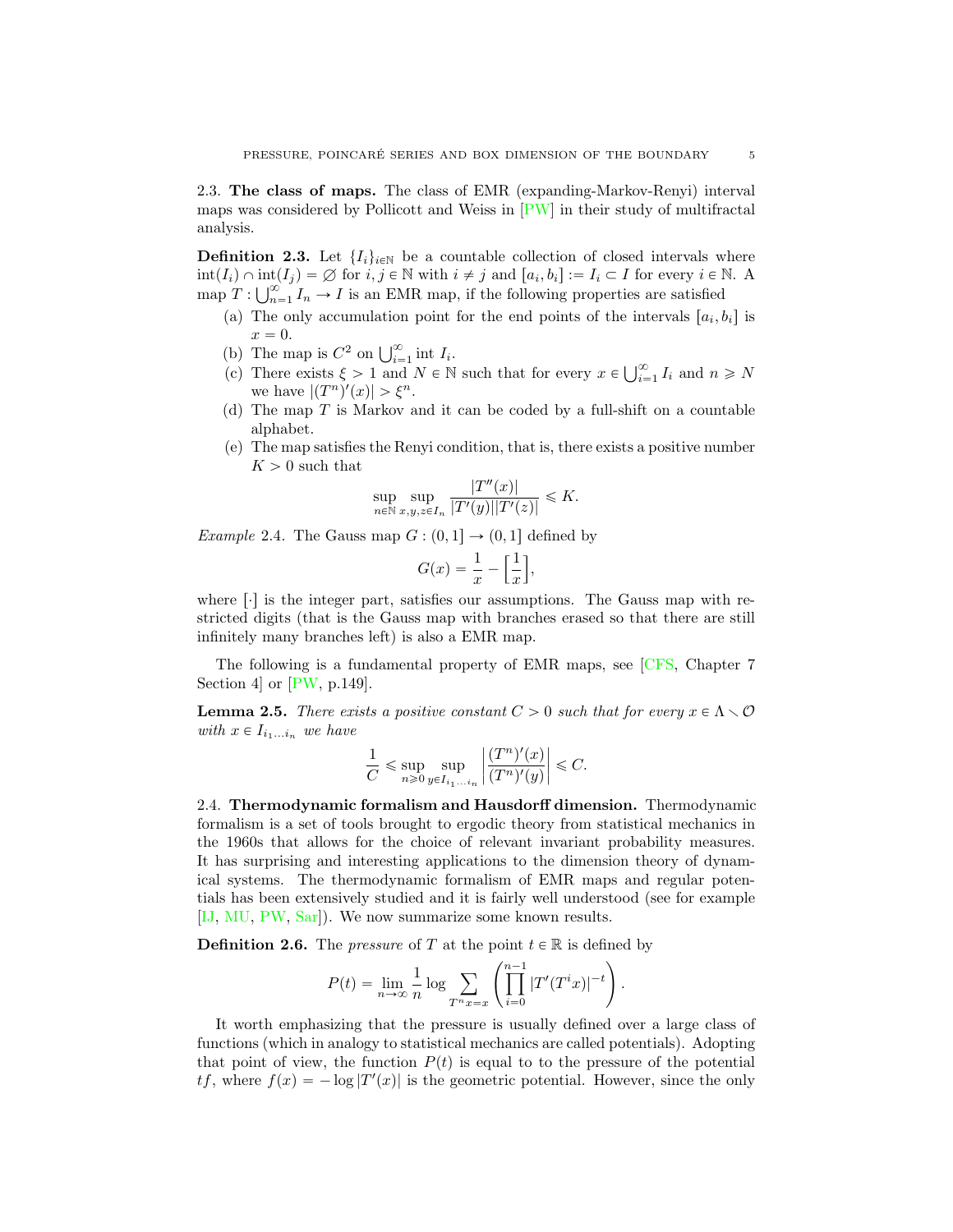potential used in this paper is the geometric potential it is convenient to simply call this function the pressure of T at  $t \in \mathbb{R}$ .

We denote by  $\mathcal{M}_T$  the space of T-invariant probability measures on I. The entropy of the measure  $\mu \in \mathcal{M}_T$  is denoted by  $h(\mu)$  (see [\[Wa,](#page-16-4) Chapter 4] for a precise definition). The pressure satisfies the following variational principle and approximation property (see  $[IJ, Sub-section 2.1]$  $[IJ, Sub-section 2.1]$ ).

**Proposition 2.7.** For every  $t \in \mathbb{R}$  we have

$$
P(t) = \sup \left\{ h(\nu) - t \int \log |T'| \ d\nu : \nu \in \mathcal{M}_T \ and \ \int \log |T'| \ d\nu < \infty \right\}
$$
\n
$$
= \sup \{ P_K(t) : K \in \mathcal{K} \},
$$

where  $K := \{K \subset [0, 1]: K \neq \emptyset \text{ compact and } T\text{-invariant}\}.$ 

There is a precise description of the regularity properties of the pressure (see [\[IJ,](#page-15-4) Sub-sections 2.1 and 2.2]).

<span id="page-5-3"></span>**Proposition 2.8.** There exists  $s_{\infty} \in (0, \infty]$  such that pressure function  $t \to P(t)$ has the following properties

$$
P(t) = \begin{cases} \infty & \text{if } t < s_{\infty} \\ real \text{ analytic, strictly decreasing and strictly convex} & \text{if } t > s_{\infty}. \end{cases}
$$

Moreover, if  $t > s_\infty$  then there exists a unique measure  $\mu_t \in \mathcal{M}_T$ , that we call equilibrium measure for t, such that  $P(t) = h(\mu_t) - t \int \log |T'| d\mu_t$ .

It was noted by Bowen  $[B]$  in the finitely many branches setting (the compact case) that the pressure  $P(t)$  captures a great deal of geometric information about  $\Lambda$ . This observation was first generalized to the EMR setting by Mauldin and Urbanski in  $[MU,$  Theorems 3.15, 3.21, 3.24 (see also  $[I,$  Theorem 3.1 and Proposition 3.1]).

<span id="page-5-0"></span>Proposition 2.9. If T is an EMR map then

$$
\dim_H(\Lambda) = \inf \left\{ t \in \mathbb{R} : P(t) \leq 0 \right\}.
$$

Moreover, if  $s_{\infty} < \dim_{H}(\Lambda)$  there exists a unique ergodic measure  $\nu \in \mathcal{M}_T$  such that  $\dim_H \nu = \dim_H \Lambda$ . This measure is called measure of maximal dimension.

<span id="page-5-2"></span>2.5. Pressure and box dimension. In this Sub-section we prove that the number  $s_{\infty}$  has a dimension interpretation. It is a lower bound for the upper box dimension of the boundary points of the Markov partition. Moreover, if the box dimension of such set exists then it coincides with  $s_{\infty}$ .

<span id="page-5-1"></span>Theorem 2.10. Let T be an EMR map then

$$
s_{\infty} \leq \overline{\dim}_B \left( \bigcup_{n=1}^{\infty} \{a_n, b_n\} \right).
$$

If the box dimension of  $\bigcup_{n=1}^{\infty} \{a_n, b_n\}$  exists, then

$$
s_{\infty} = \dim_B \bigcup_{n=1}^{\infty} \{a_n, b_n\}.
$$

<span id="page-5-4"></span>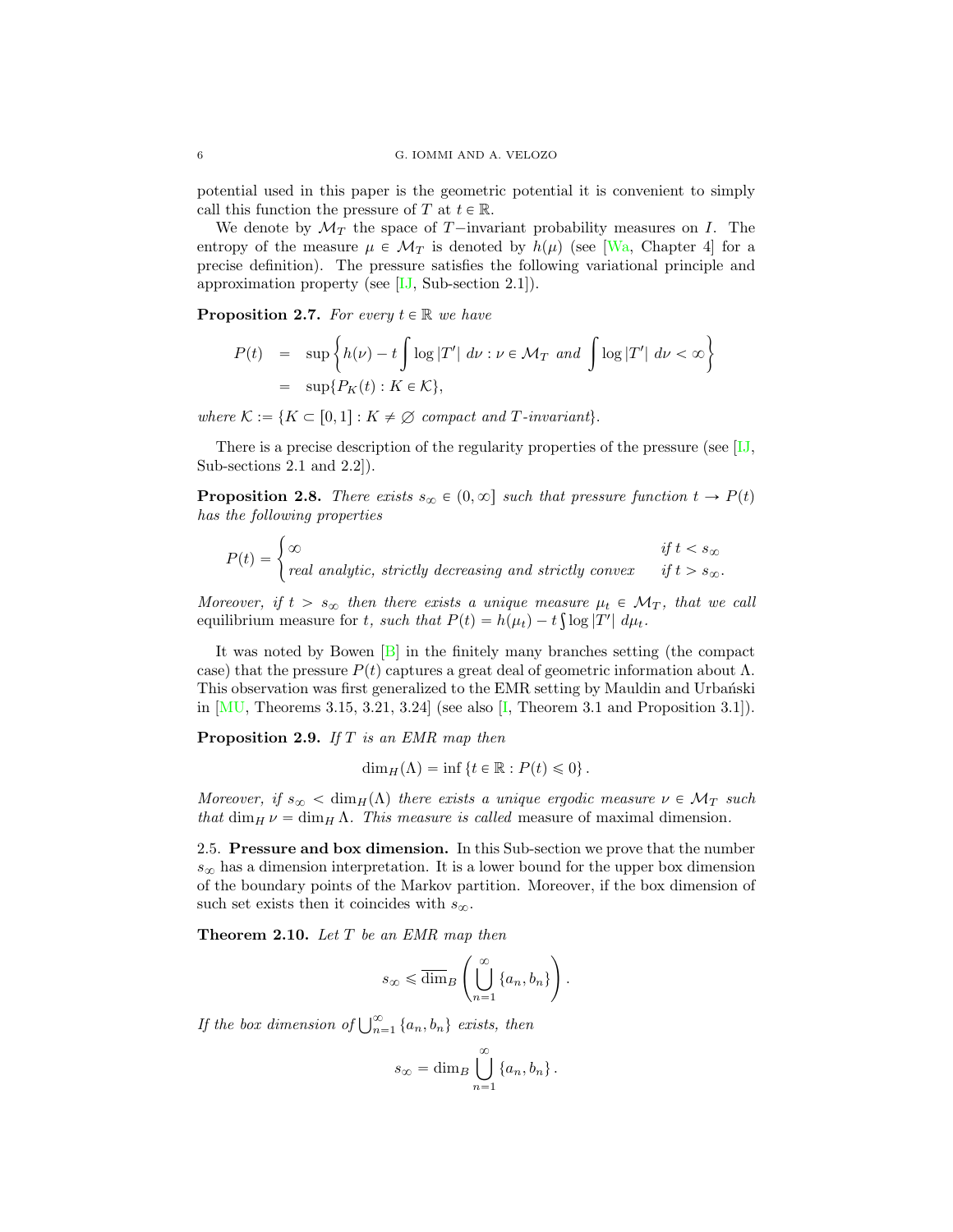<span id="page-6-4"></span>*Proof.* Assume first that the map  $T$  is piecewise linear. In this case the slope of T restricted to the sub-interval  $I_n = [a_n, b_n]$  satisfies  $|T'| = (b_n - a_n)^{-1}$ . In this situation the pressure function can be computed explicitly (see for example [\[BI,](#page-15-18) equation 9]). We have that

<span id="page-6-0"></span>
$$
P(t) = \log \sum_{n=1}^{\infty} (b_n - a_n)^t.
$$
 (2.1)

Define

$$
\underline{L} = \liminf_{n \to \infty} \frac{\log n}{-\log(b_n - a_n)} \quad \text{and} \quad \overline{L} = \limsup_{n \to \infty} \frac{\log n}{-\log(b_n - a_n)}.
$$

Given  $\varepsilon > 0$ , there exists  $N \in \mathbb{N}$  such that if  $n \geq N$  we have that

<span id="page-6-1"></span>
$$
(b_n - a_n)^{\overline{L} + \varepsilon} < \frac{1}{n} < (b_n - a_n)^{\underline{L} - \varepsilon}.
$$

In particular, for  $r > 0$ , we get that

$$
\sum_{n=N}^{\infty} (b_n - a_n)^{r(\overline{L} + \varepsilon)} \leq \sum_{n=N}^{\infty} \frac{1}{n^r} \leq \sum_{n=N}^{\infty} (b_n - a_n)^{r(\underline{L} - \varepsilon)}
$$
(2.2)

Combining equation  $(2.1)$  and inequality  $(2.2)$  we obtain that

<span id="page-6-2"></span>
$$
P(r(\overline{L}+\varepsilon)) = \log \sum_{n=1}^{\infty} (b_n - a_n)^{r(\overline{L}+\varepsilon)} \le \log \left( \sum_{n=1}^{N-1} (b_n - a_n)^{r(\overline{L}+\varepsilon)} + \sum_{n=N}^{\infty} \frac{1}{n^r} \right). (2.3)
$$

If  $r > 1$ , then the right hand side of  $(2.3)$  converges. It follows from the definition of  $s_{\infty}$  (see Proposition [2.8\)](#page-5-3) that  $r(\overline{L} + \varepsilon) \geq s_{\infty}$ . Since r is an arbitrary number larger than 1, it follows that  $\overline{L} + \varepsilon \geq s_{\infty}$ . Since  $\varepsilon$  is an arbitrary positive number, we conclude that  $\overline{L} \geq s_{\infty}$ . A similar argument using equation  $(2.1)$  and the right hand side of inequality [\(2.2\)](#page-6-1) give us that  $\underline{L} \leq s_{\infty}$ . We obtained that

<span id="page-6-3"></span>
$$
\underline{L} \leqslant s_{\infty} \leqslant \overline{L}.\tag{2.4}
$$

Inequality [\(2.4\)](#page-6-3) also holds in the general case; we can reduce it to the linear case. Indeed, by the Mean Value Theorem for every  $n \in \mathbb{N}$  there exists  $x \in [a_n, b_n]$  such that  $|T'(x)| = (b_n - a_n)^{-1}$ . By the Jacobian estimate (see Lemma [2.5\)](#page-4-0) we have that if  $y \in [a_n, b_n]$  then

$$
\frac{(b_n - a_n)^{-1}}{C} \le |T'(y)| \le C(b_n - a_n)^{-1}.
$$

Therefore

$$
-t\log C + \log \sum_{n=1}^{\infty} (b_n - a_n)^t \leq P(t) \leq t \log C + \log \sum_{n=1}^{\infty} (b_n - a_n)^t.
$$

Set  $S := \bigcup_{n=1}^{\infty} \{a_n, b_n\}$ . Observe that by [\[Fa2,](#page-15-0) Proposition 3.6] and [Fa2, Proposition 3.7] tion 3.7] we know that

$$
\underline{L} \leq \underline{\dim}_B(S) \leq \overline{\dim}_B(S) \leq \overline{L},
$$

and that

$$
\frac{\dim_B(S)(1-\dim_B(S))}{(1-\dim_B(S))} \leq \underline{L} \leq \overline{L} \leq \overline{\dim}_B(S).
$$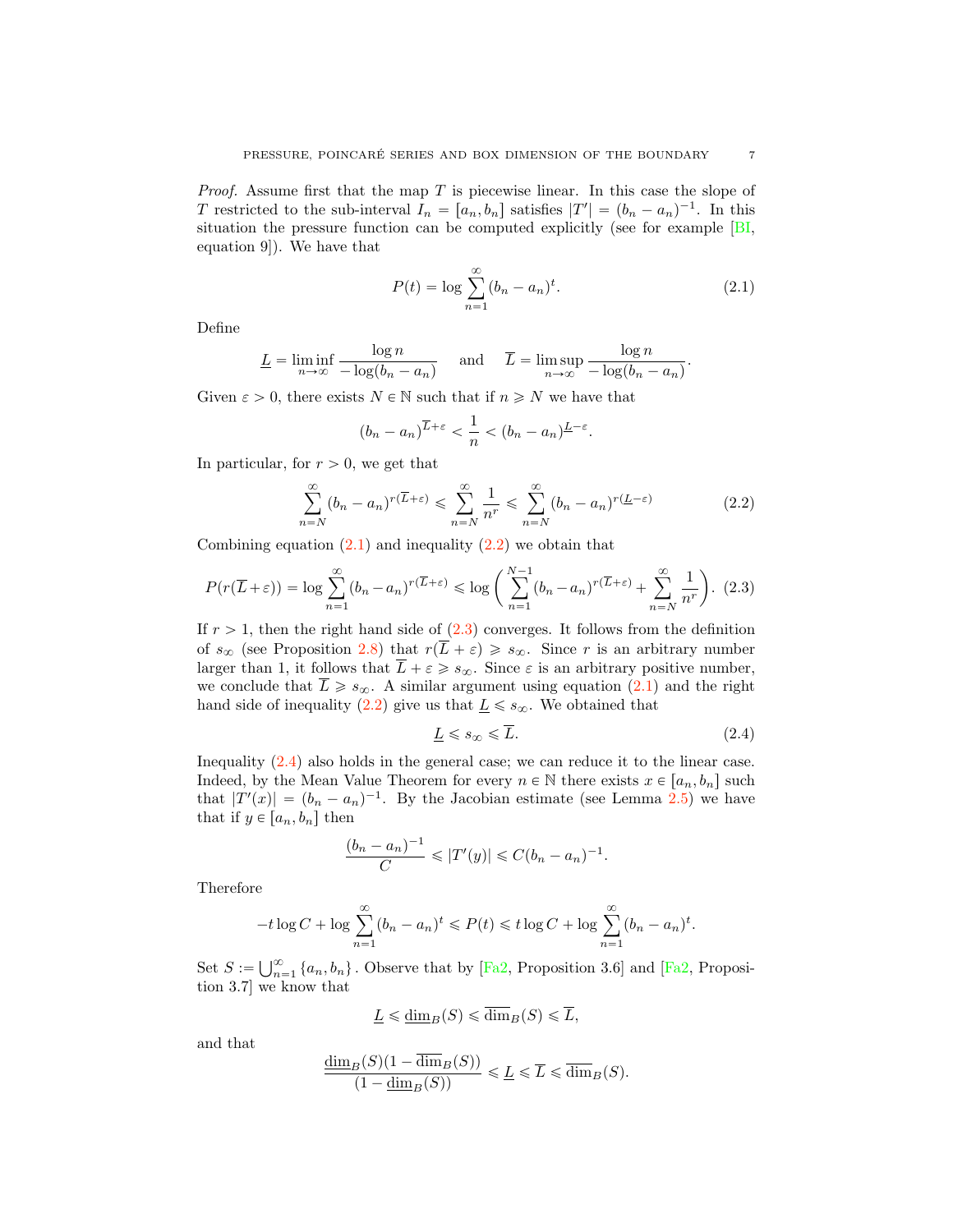<span id="page-7-1"></span>In particular we have that  $\overline{\dim}_B(S) = \overline{L}$ . As mentioned in [\[Fa2,](#page-15-0) Corollary 3.8], the box dimension of S exists if and only if  $\underline{L} = \overline{L}$ . It follows from this and inequality  $(2.4)$  that if  $\underline{L} = \overline{L}$ , then

$$
s_{\infty} = \dim_B(S).
$$

In general we only have the inequality

$$
s_{\infty} \leq \overline{L} = \overline{\dim}_B(S).
$$

 $\Box$ 

Example 2.11. If G is the Gauss map (see Example [2.4\)](#page-4-1) then the set of boundary points is  $\{1/n : n \in \mathbb{N}\}\$ . The box dimension of this set is equal to  $1/2$  (see [\[Fa1,](#page-15-14) Example 3.5]) and  $s_{\infty} = 1/2$  (see [\[PW,](#page-15-15) p.150]).

Remark 2.12. Note that if T is and EMR map then, for any  $k \geq 1$ , the map  $T^k$ satisfies all assumptions of an EMR map except for condition  $(a)$ . If we denote by  $P_{T^k}(\cdot)$  the pressure associated to the dynamical system  $T^k$  then a classical result relates it to the pressure of T (see [\[Wa,](#page-16-4) Theorem 9.8 (i)]). Indeed, if  $f : \Lambda \to \mathbb{R}$  is a locally Hölder potential (see  $[IRV, p.616]$  $[IRV, p.616]$  for precise definition) then

$$
P_{T^k}(S_k f) = k P_T(f),
$$

where  $S_k f$  is the Birkhoff sum of f. In particular, if  $f = \log |T'|$  then

$$
P_{T^k}(-t \log |(T^k)'|) = k P_T(-t \log |T'|).
$$

Therefore the number  $s_{\infty}(T)$  corresponding to T coincides with  $s_{\infty}(T^k)$  corresponding to  $T^k$ . Since condition (a) in the definition of EMR map is not used in the proof of Theorem [2.10](#page-5-1) we have  $s_{\infty}$  is a lower bound for the upper box dimension of the boundary points of the Markov partition of  $T^k$ , for any  $k \geq 1$ .

2.6. Compact perturbations and measures of maximal dimension. The following is a consequence of Theorem [2.10](#page-5-1) and Proposition [2.9.](#page-5-0)

**Corollary 2.13.** Let T be an EMR map. If  $\overline{\dim}_B \left( \bigcup_{n=1}^{\infty} \{a_n, b_n\} \right) < \dim_H(\Lambda)$  then there exists a measure of maximal dimension.

We now define compact perturbations of the map T.

**Definition 2.14.** Let  $T$  be an EMR map defined on the sequence of closed intervals  $(I_n)_n$ . We say that T is a *compact perturbation* of T if the following two conditions are satisfied:

- (a) There exists a compact subset  $K \subset (0, 1]$  with the property that if int  $I_n \cap$  $K \neq \emptyset$  then  $I_n \subset K$  and  $T(x) = \tilde{T}(x)$  for every  $x \in \left(\bigcup_{i=1}^{\infty} I_i\right) \setminus K$ .
- (b) The map  $\tilde{T}$  is an EMR map.

The following result shows that the behaviour of the pressure at  $s_{\infty}$  not only determines the existence of measures of maximal dimension for the map  $T$ , but also for compact perturbations of it.

<span id="page-7-0"></span>**Corollary 2.15.** Let T be an EMR map such that  $P(s_{\infty}) = \infty$ . Then any compact perturbation  $T$  of  $T$  has a measure of maximal dimension.

*Proof.* Note that for any compact perturbation  $\tilde{T}$  the number  $s_{\infty}$  corresponding to  $\tilde{T}$  is equal to that of T. Moreover, the pressure evaluated at that point is infinity in both cases. Therefore  $\overline{T}$  has a measure of maximal dimension.  $\Box$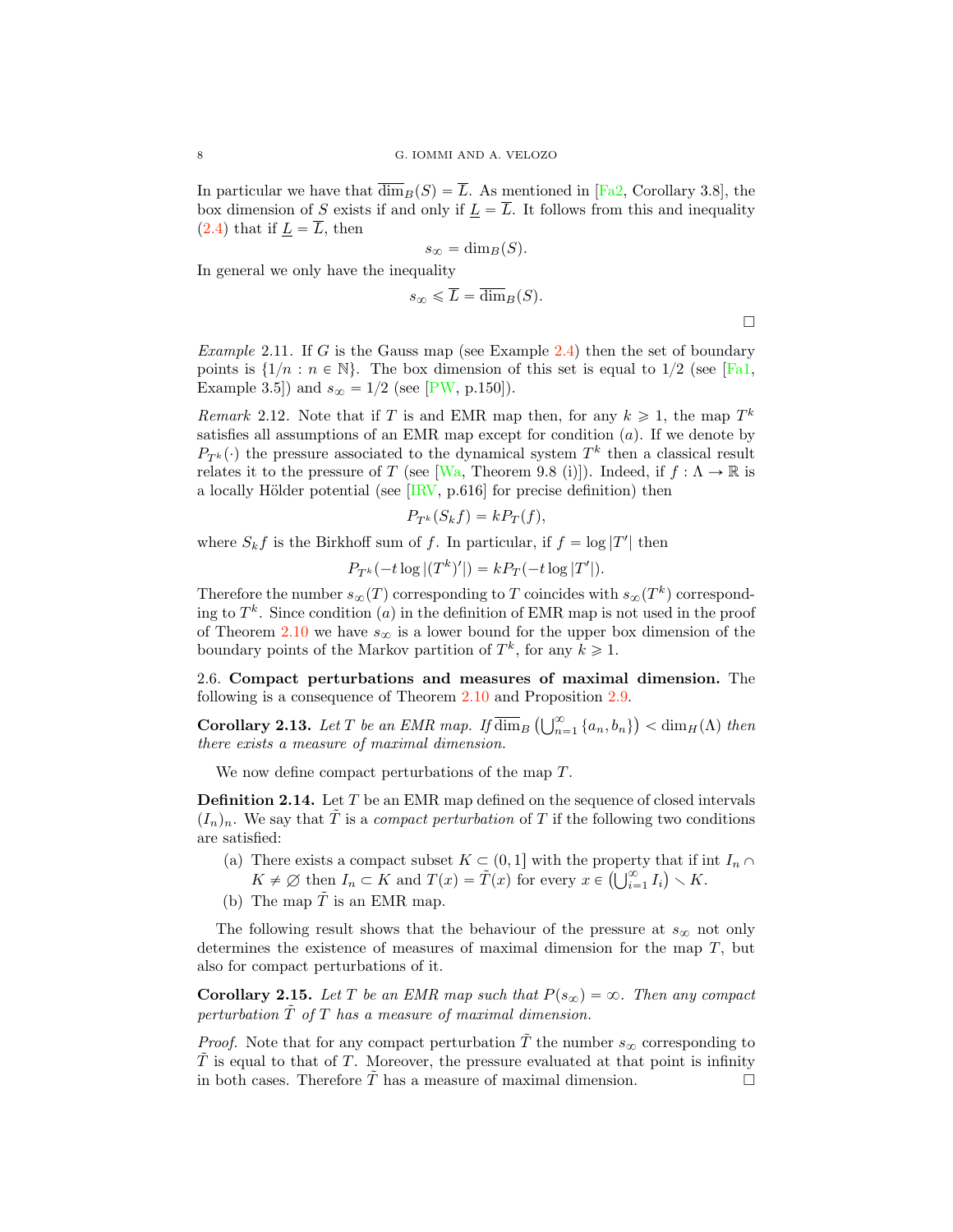<span id="page-8-1"></span>Remark 2.16. If T is an EMR map with  $s_{\infty} < \dim_{H}(\Lambda)$  and  $P(s_{\infty}) < \infty$  then there exists compact perturbations without measures of maximal dimension. An example can be constructed considering the partition of  $[0, 1]$  given by the sequence defined by  $a_n = 1/(n(\log n)^2)$ , see [\[I,](#page-15-17) Example 3.1].

2.7. Extremes of the multifractal spectrum. The following result is a consequence of Theorem [2.10](#page-5-1) and results obtained by Fan, Jordan, Liao and Rams [\[FJLR\]](#page-15-3).

**Corollary 2.17.** Let T be an EMR map for which the sequence  $\left(\frac{\log n}{-\log(b_n-a_n)}\right)_n$ converges. Let  $\varphi : \Lambda \to \mathbb{R}$  a bounded Hölder potential. Then for every

$$
\alpha \in \left[ \inf \left\{ \int \varphi d\mu : \mu \in \mathcal{M}_T \right\}, \sup \left\{ \int \varphi d\mu : \mu \in \mathcal{M}_T \right\} \right]
$$

we have that

$$
\dim_H\left(\left\{x\in\Lambda:\lim_{n\to\infty}\frac{1}{n}\sum_{i=0}^{n-1}\varphi(T^ix)=\alpha\right\}\right)\geq\dim_B\left(\bigcup_{n=1}^{\infty}\left\{a_n,b_n\right\}\right).
$$

The next result is a consequence of Theorem [2.10](#page-5-1) and [\[IJ,](#page-15-4) Theorem 7.1].

**Corollary 2.18.** Let T be an EMR map for which the sequence  $\left(\frac{\log n}{-\log(b_n-a_n)}\right)_n$ converges. Then

$$
\dim_H\left(\left\{x\in\Lambda:\lim_{n\to\infty}\frac{1}{n}\sum_{i=0}^{n-1}\log|T^ix|=\infty\right\}\right)=\dim_B\left(\bigcup_{n=1}^{\infty}\left\{a_n,b_n\right\}\right).
$$

#### 3. Geodesic flow on a negatively curved manifold

<span id="page-8-0"></span>In this section we will relate the box dimension of points at the Gromov boundary of Hadamard manifolds with the critical exponent of parabolic subgroups. As explained in the introduction the critical exponent of a parabolic subgroup is related to the entropy at infinity of the geodesic flow on a geometrically finite manifold; our results relate the entropy at infinity with dimension theory of points at the Gromov boundary. A good reference for the facts used in this section is [\[BH\]](#page-15-20).

Let  $(X, g)$  be a pinched negatively curved Hadamard manifold. We will moreover assume that the sectional curvature of X is bounded above by  $-1$ , in other words, that X is a  $Cat(-1)$  space. The main example of a  $Cat(-1)$  space is hyperbolic space  $\mathbb{H}^n$ , where the sectional curvature is constant equal to  $-1$ .

The Gromov boundary of X is denoted by  $\partial X$ . The Gromov product of  $\xi \in \partial X$ and  $\xi' \in \partial X$  with respect to the point  $x \in X$  is defined as

$$
(\xi|\xi')_x = \frac{B_{\xi}(x,z) + B_{\xi'}(x,z)}{2},
$$

where  $B_{\xi}(p,q)$  is the Busemann function and z is a point in the geodesic connecting  $\xi$  and  $\xi'$ . The Gromov product is independent of the choice of the point z. From now on we fix a reference point  $o \in X$  and we use the notation  $(\xi|\xi') := (\xi|\xi')_o$ . Define  $d_{\partial X} : \partial X \times \partial X \to \mathbb{R}_{\geqslant 0}$ , by the formula

$$
d_{\partial X}(\xi, \xi') = \begin{cases} e^{-(\xi|\xi')} & \text{if } \xi \neq \xi', \\ 0 & \text{if } \xi = \xi'. \end{cases}
$$

**Proposition 3.1.** [\[Bou\]](#page-15-19) The function  $d_{\partial X} : \partial X \times \partial X \to \mathbb{R}_{\geq 0}$  is a metric on  $\partial X$ .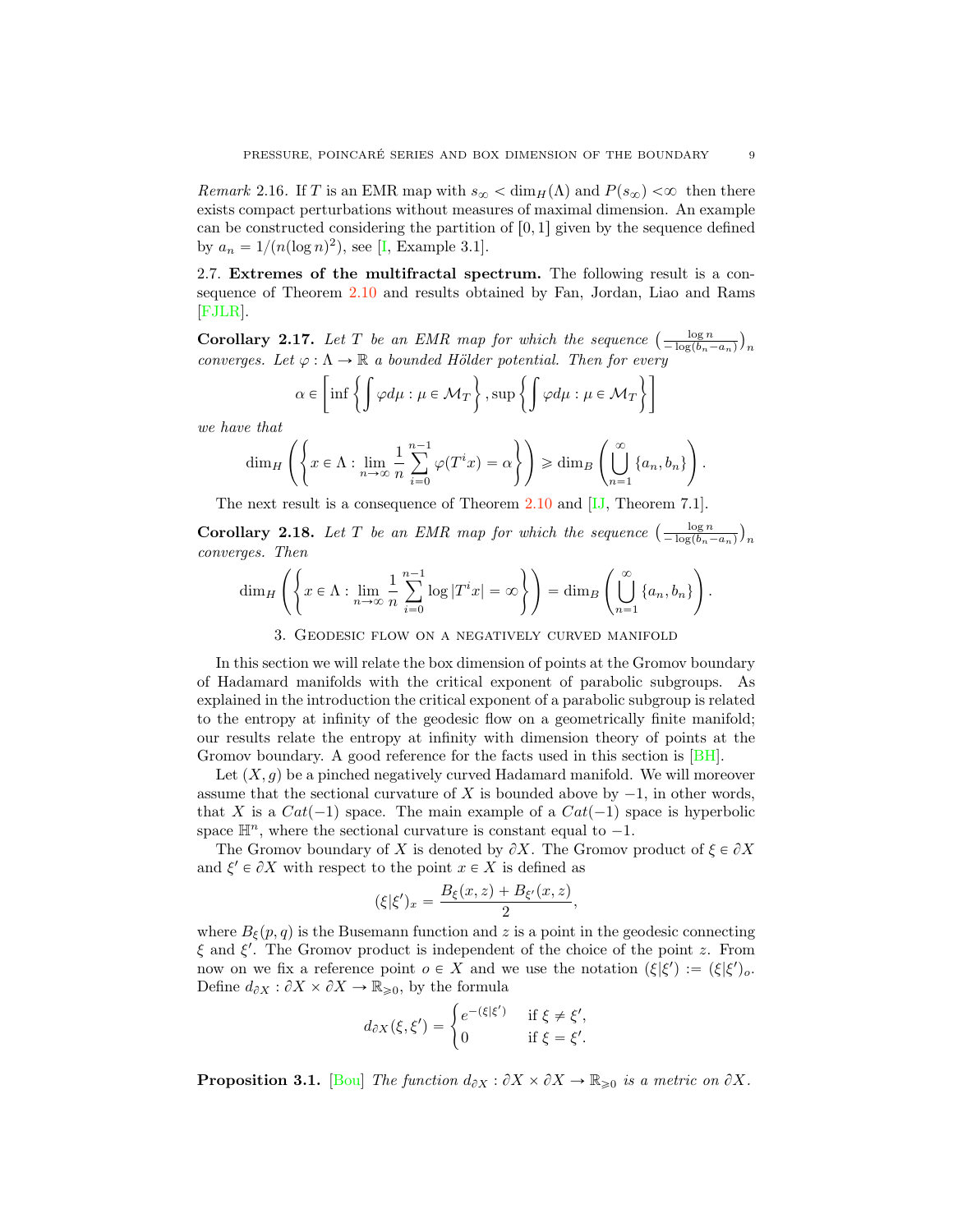<span id="page-9-2"></span>The metric  $d_{\partial X}$  was introduced by Bourdon in [\[Bou\]](#page-15-19) and defines a canonical conformal structure on  $\partial X$  (which is independent of the reference point  $o$ ).

The isometry group of  $(X, g)$  is denoted by Iso $(X)$ . It is well known that the action of every element  $g \in Iso(X)$  on X, extends to a homeomorphism of the Gromov boundary  $\partial X$ . An element  $g \in \text{Iso}(X)$  is called *hyperbolic* if its action on  $\partial X$  has two fixed points. An element  $g \in \text{Iso}(X)$  is called parabolic if its action on  $\partial X$  has a unique fixed point. We say that a group  $G \leqslant \text{Iso}(X)$  is parabolic if there exists a unique point  $w \in \partial X$  that is fixed by the action of every element in G. We say that  $G \leq \text{Iso}(G)$  is *elementary* if it is a parabolic subgroup or generated by a single hyperbolic element. We say that  $G$  is non-elementary if it is not elementary.

To a group of isometries  $G \leq \text{Iso}(X)$  we can associate a non-negative number, the so-called critical exponent of G. A fundamental property of the critical exponent is the following: if G acts free and properly discontinuous on X and G is nonelementary, then the topological entropy of the geodesic flow on  $X/G$  is equal to the critical exponent of  $G$  (see [\[OP,](#page-15-6) Theorem 1]).

**Definition 3.2.** Let  $G \leq \text{Iso}(X)$  be a group of isometries. The *Poincaré series* of G is defined by

$$
\mathcal{P}(s) = \sum_{g \in G} e^{-sd(o, go)}.
$$

The *critical exponent*  $\delta_G$  is defined by

$$
\delta_G := \inf \left\{ s \in \mathbb{R} : \mathcal{P}(s) < \infty \right\}.
$$

We remark that the critical exponent of  $G$  is independent of the reference point  $o \in X$ . Given a geodesic triangle with vertices x, y and z we associate a comparison hyperbolic triangle with vertices A, B and C in  $\mathbb{H}^2$ , such that  $d_{\mathbb{H}^2}(A, B) = d(x, y)$ ,  $d_{\mathbb{H}^2}(B, C) = d(y, z)$  and  $d_{\mathbb{H}^2}(C, A) = d(z, x)$ , where d is the Riemannian distance on X and  $d_{\mathbb{H}^2}$  the Riemannian distance on  $\mathbb{H}^2$ . The angle at x of the geodesic triangle  $xyz$  is defined as the angle at A of the hyperbolic triangle ABC and it is denoted by  $\angle_x(y, z)$ . The following lemma follows directly from the hyperbolic law of cosines.

<span id="page-9-0"></span>**Lemma 3.3.** Given  $D > 0$ , there exists a constant  $C = C(D) > 0$ , such that for every geodesic triangle with vertices  $x, y, z$ , and angle at z bigger than D, then

$$
d(x, y) \ge d(z, x) + d(z, y) - C.
$$

We will now verify that the same box dimension interpretation obtained for EMR maps in Theorem [2.10](#page-5-1) holds for the action of parabolic groups on the Gromov boundary  $\partial X$ . We will first deal with the case when X is a surface.

<span id="page-9-1"></span>**Proposition 3.4.** Let  $(X, g)$  be a Cat(-1) surface. Let  $p \in Iso(X)$  be a parabolic isometry and  $\xi \in \partial X$  a point that is not fixed by p. Then

.

$$
\liminf_{k \to \infty} \frac{\log k}{-\log d_{\partial X}(p^k \xi, p^{k+1} \xi)} \le \delta_{\langle p \rangle} \le \limsup_{k \to \infty} \frac{\log k}{-\log d_{\partial X}(p^k \xi, p^{k+1} \xi)}
$$

If the sequence  $\left( \frac{\log k}{-\log d_{\partial X}(p^k \xi, p^{k+1} \xi)} \right)$  $k$  converges as  $k$  goes to infinity, then  $l_{\alpha\alpha}$   $l_{\alpha}$ 

$$
\lim_{k\to\infty}\frac{\log k}{-\log d_{\partial X}(p^k\xi,p^{k+1}\xi)}=\delta_{\langle p\rangle}.
$$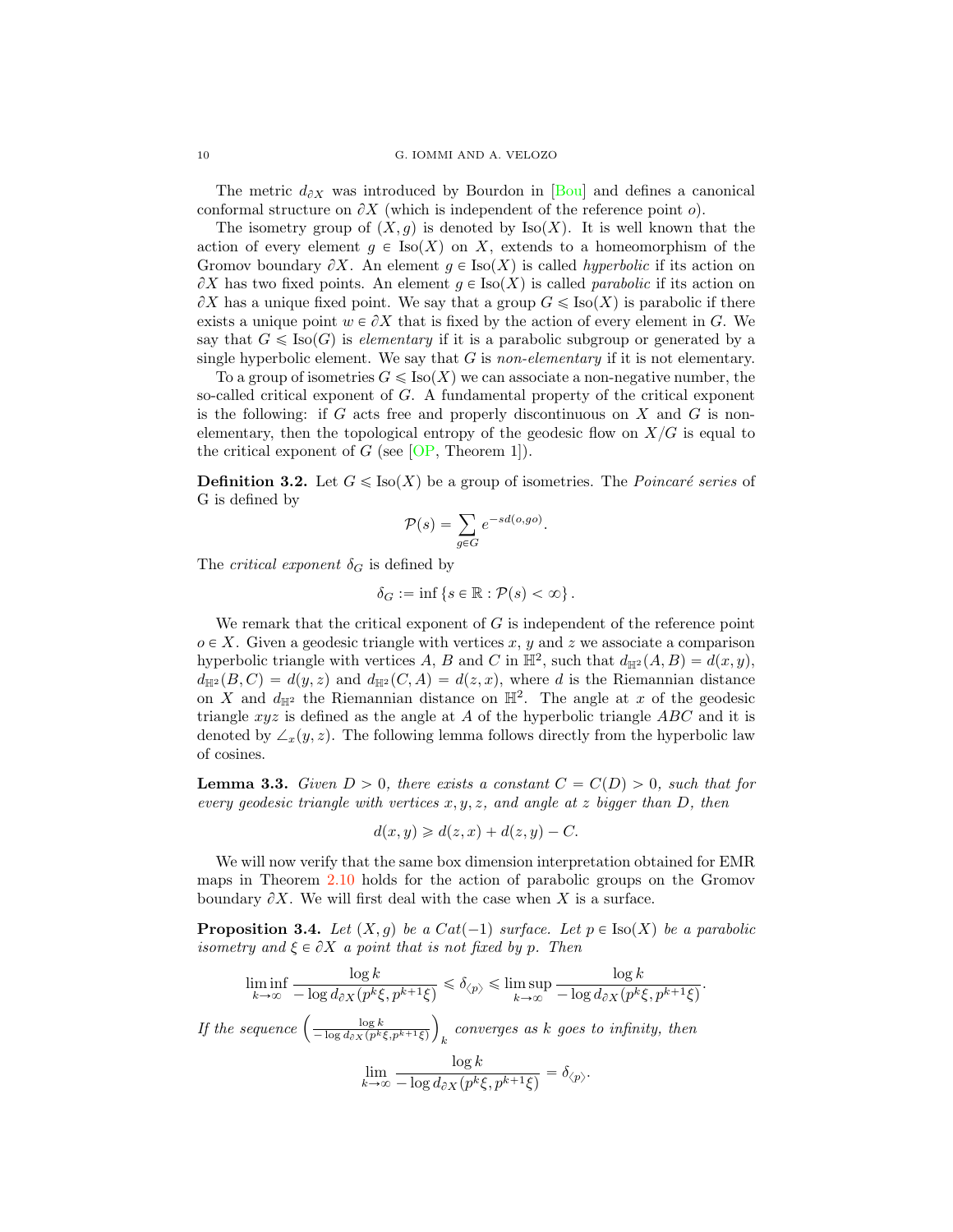*Proof.* We denote by  $\eta$  the fixed point of  $p$ . Choose a point  $z$  in the geodesic connecting  $\xi$  and  $p\xi$ . Observe that  $p^k z$  belongs to the geodesic connecting  $p^k \xi$  and  $p^{k+1}\xi$ . Note that

$$
(p^k \xi | p^{k+1} \xi) = \frac{1}{2} \left( B_{p^k \xi}(o, p^k z) + B_{p^{k+1} \xi}(o, p^k z) \right) = \frac{1}{2} \left( B_{\xi}(p^{-k} o, z) + B_{p \xi}(p^{-k} o, z) \right).
$$

Since  $B_q(x, y) \le d(x, y)$ , for all  $q \in \partial X$  and  $x, y \in X$  we conclude that

$$
(p^k \xi | p^{k+1} \xi) \le d(p^{-k} o, z) \le d(p^{-k} o, o) + d(o, z) = d(o, p^k o) + d(o, z).
$$
 (3.1)

Let  $\alpha(t)$  be a parametrization of the geodesic ray starting at z and converging to  $\xi$ . If |k| is sufficienly large, then  $p^{-k}$ o will be in a small neighborhood of  $\eta$  in  $X \cup \partial X$ . In particular if  $|k|$  and t are sufficiently large, then the angle at z of the geodesic triangle with vertices z,  $p^{-k}$ o, and  $\alpha(t)$  is uniformly bounded below (it will be close to the angle at z between the geodesic rays  $[z, \xi]$  and  $[z, \eta]$ ). It follows from Lemma [3.3](#page-9-0) that for sufficiently large values of t and  $|k|$  we have

<span id="page-10-0"></span>
$$
d(\alpha(t), p^{-k}o) - d(\alpha(t), z) \ge d(p^{-k}o, z) - C,
$$

for some positive constant  $C = C(\xi, \eta)$ . By definition of the Busemann function we obtain that

$$
B_{\xi}(p^{-k}o, z) = \lim_{t \to \infty} d(\alpha(t), p^{-k}o) - d(\alpha(t), z) \ge d(p^{-k}o, z) - C
$$
  

$$
\ge d(p^{-k}o, o) - d(o, z) - C
$$
  

$$
= d(o, p^{k}o) - d(o, z) - C.
$$

An analogous argument gives that there exists a constant  $C' > 0$  (independent of k) such that for  $|k|$  sufficiently large we have

$$
B_{p\xi}(p^{-k}o, z) \ge d(p^{-k}o, z) - C' \ge d(o, p^{k}o) - d(o, z) - C'.
$$

We conclude that for  $|k|$  sufficiently large we have

<span id="page-10-1"></span>
$$
(pk \xi | pk+1 \xi) \geq d(o, pk o) - c,
$$
\n(3.2)

for some constant  $c > 0$  independent of k. In order to conclude the proof we will need the following fact.

Lemma 3.5. The following inequality holds

$$
\liminf_{k \to \infty} \frac{\log k}{d(o, p^k o)} \leq \delta_{\langle p \rangle} \leq \limsup_{k \to \infty} \frac{\log k}{d(o, p^k o)}.
$$
\n(3.3)

If the sequence  $\left(\frac{\log k}{d(o, p^k o)}\right)$  $\overline{ }$  $k$  converges as  $k$  goes to infinity, then

<span id="page-10-2"></span>
$$
\delta_{\langle p \rangle} = \lim_{k \to \infty} \frac{\log k}{d(o, p^k o)}.
$$

*Proof.* Observe that if  $\limsup_{n\to\infty} \frac{\log n}{\log a_n^{-1}} < 1$ , then the series  $\sum_n a_n$  converges. Applying this fact to  $a_n = e^{-sd(o,p^n o)}$  we obtain that if

$$
\limsup_{n \to \infty} \frac{\log n}{d(o, p^n o)} < s,
$$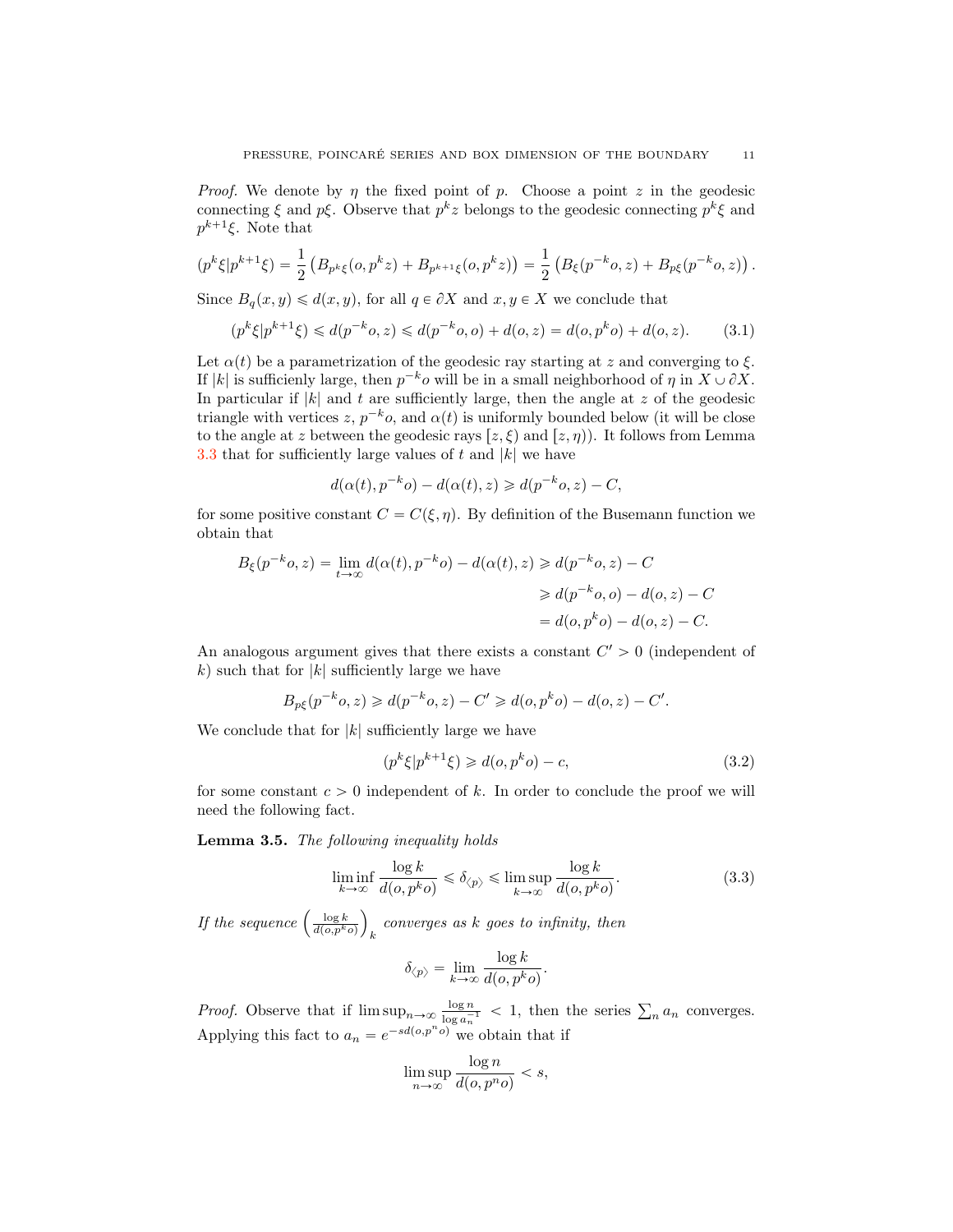<span id="page-11-1"></span>then  $P(s)$  converges. This immediately implies that  $\delta_{\langle p \rangle} \leq \limsup_{n \to \infty} \frac{\log n}{d(o, p^n o)}$ . Similarly, if  $\liminf_{n\to\infty} \frac{\log n}{\log a_n^{-1}} > 1$ , then the series  $\sum a_n$  diverges. Applying this to  $a_n = e^{-sd(o,p^n o)}$  we obtain that

$$
\delta_{\langle p \rangle} \geqslant \liminf_{n \to \infty} \frac{\log n}{d(o, p^n o)}.
$$

 $\Box$ 

Inequalities [\(3.1\)](#page-10-0) and [\(3.2\)](#page-10-1) imply that in inequality [\(3.3\)](#page-10-2) we can replace  $d(o, p^k o)$ <br>-  $log d_{\partial X}(p^k \xi, p^{k+1} \xi) = (p^k \xi | p^{k+1} \xi)$ . by  $-\log d_{\partial X}(p^k\xi, p^{k+1}\xi) = (p^k\xi|p^{k+1}\xi).$ 

If  $(X, g)$  is the hyperbolic disk, then  $d_{\partial X}$  is related to the angle at o between the geodesic rays  $[o, \xi]$  and  $[o, \xi']$ . For now on we assume that o is the origin of the hyperbolic disk. Bourdon [\[Bou\]](#page-15-19) proved that

$$
d_{\partial \mathbb{H}}(\xi, \xi') = \sin \frac{1}{2} \angle_o(\xi, \xi'),
$$

where  $\angle_o(\xi, \xi')$  is the angle (using radians) between the (straight) rays  $[o, \xi]$  and [ $o, \xi'$ ). The euclidean metric on  $\mathbb{R}^2$  induces a metric on  $\partial \mathbb{H}$ . We denote such metric by  $d_1$ , and it is given by the formula

$$
d_1(\xi, \xi') = \angle_o(\xi, \xi').
$$

<span id="page-11-0"></span>**Corollary 3.6.** Let  $\xi \in \partial \mathbb{H}$  and  $p \in \text{Iso}(\mathbb{H}^2)$  a parabolic isometry. Assume that  $\xi$ is not the fixed point of p. Then

$$
\delta_{\langle p \rangle} = \dim_B \left( \bigcup_{k \in \mathbb{Z}} p^k \xi \right) = \frac{1}{2},
$$

where the box dimension is computed using the spherical metric on  $\partial \mathbb{H}^2$ .

*Proof.* Since  $\lim_{x\to 0} \frac{\sin x}{x} = 1$ , and  $\lim_{k\to\infty} \angle_o(p^k \xi, p^{k+1} \xi) = 0$ , one can easily check that in Proposition [3.4](#page-9-1) it is possible to replace  $d_{\partial X}$  by  $d_1$ . In the hyperbolic disk it is known that the sequence  $(d(o, p<sup>n</sup>o) - 2 log n)<sub>n</sub>$  is bounded (see proof of Lemma [3.11\)](#page-13-0). In particular we know that  $\lim_{k\to\infty} \frac{\log k}{d(o,p^k o)} = \frac{1}{2}$ . This implies that equality holds in inequality [\(3.3\)](#page-10-2). Since the metric  $d_1$  is equivalent to the flat metric on R we conclude the desired result.  $\Box$ 

As mentioned in the introduction, one of the main results in this paper is the generalization of Corollary [3.6](#page-11-0) to higher dimensions. From now on we will always assume that  $\Gamma \leq \text{Iso}(\mathbb{H}^n)$  is a discrete, torsion free subgroup of isometries. Fix a reference point  $o \in \mathbb{H}^n$ . We define the *limit set of*  $\Gamma$  as the set of accumulation points of Γ.o in  $\mathbb{H}^n \cup \partial \mathbb{H}^n$ , and denoted it by  $\Lambda(\Gamma)$ . The limit set of Γ is a subset of  $\partial \mathbb{H}^n$  and it is independent of the base point o. If  $\Gamma$  is non-elementary we have a very nice characterization of  $\Lambda(\Gamma)$ : it is the minimal Γ-invariant closed subset of  $\partial \mathbb{H}^n$  (for instance see [\[BH\]](#page-15-20)).

The non-wandering set of the geodesic flow on  $\mathbb{H}^n/\Gamma$  is denoted by  $\Omega \subset T^1(\mathbb{H}^n/\Gamma)$ . We say that  $\Gamma \leq \text{Iso}(\mathbb{H}^n)$  is geometrically finite if an  $\varepsilon$ -neighborhood of  $\Omega$  has finite Liouville measure. Several equivalent definitions of geometrically finiteness are given in  $[B_02]$ . We will need the following result of Stratmann and Urbanski (see [\[SU,](#page-16-5) Theorem 3]).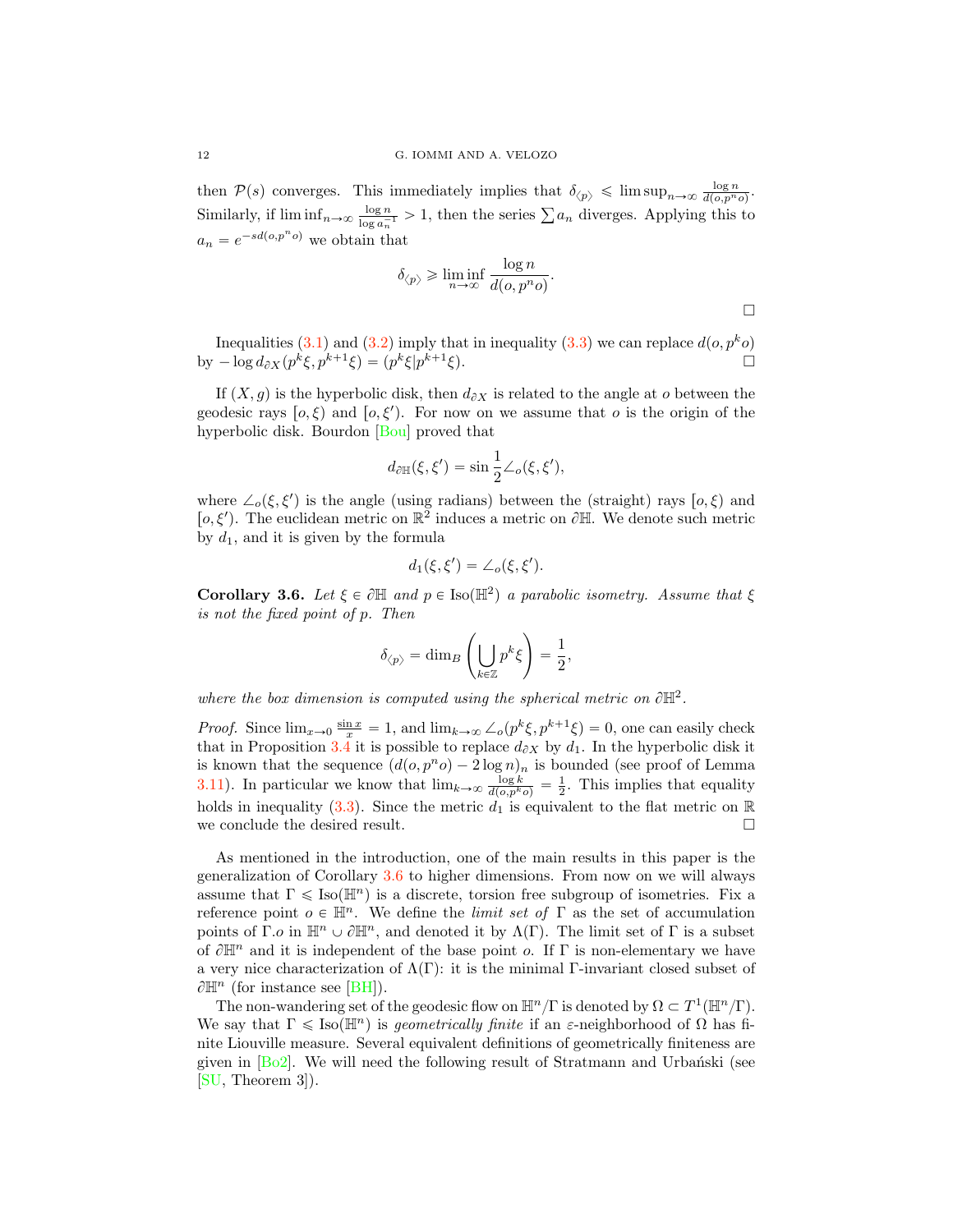<span id="page-12-2"></span><span id="page-12-0"></span>**Theorem 3.7.** Assume that  $\Gamma \leq \text{Iso}(\mathbb{H}^n)$  is geometrically finite. Then

$$
\delta_{\Gamma} = \dim_H \Lambda(\Gamma) = \dim_B \Lambda(\Gamma),
$$

where the box and Hausdorff dimension are computed using the spherical metric on  $\partial \mathbb{H}^n$ .

We remark that for hyperbolic geometrically finite manifolds the equality  $\delta_{\Gamma}$  =  $\dim_H \Lambda(\Gamma)$ , was proved by Sullivan (see [\[Sul,](#page-16-1) Theorem 25]). This result was latter generalized by Bishop and Jones to cover all hyperbolic manifolds (see [\[BJ,](#page-15-5) Theorem 2.1]). More precisely, they proved that  $\delta_{\Gamma} = \dim_H \Lambda_{rad}(\Gamma)$ , where  $\Lambda_{rad}(\Gamma)$  is the radial limit set of Γ (for precise definitions we refer the reader to  $[BJ]$ ). If G is a group we define  $G^*$  to be  $G \setminus \{id\}$ . We will need the following definition.

**Definition 3.8.** Let  $F_1$  and  $F_2$  be discrete, torsion free subgroups of Iso( $\mathbb{H}^n$ ). We say that  $F_1$  and  $F_2$  are in Schottky position if there exist disjoint closed subsets  $U_{F_1}$  and  $U_{F_2}$  of  $\partial \mathbb{H}^n$  such that  $F_1^*(\partial \mathbb{H}^n \setminus U_{F_1}) \subset U_{F_1}$  and  $F_2^*(\partial \mathbb{H}^n \setminus U_{F_2}) \subset U_{F_2}$ .

We now state one of the main results of this section.

<span id="page-12-1"></span>**Theorem 3.9.** Let  $P \leq \text{Iso}(\mathbb{H}^n)$  be a parabolic subgroup and  $\xi \in \partial \mathbb{H}^n$  a point not fixed by *P*. Then

$$
\delta_{\mathcal{P}} = \dim_{B}\bigg(\bigcup_{p\in\mathcal{P}}p\xi\bigg),
$$

where the box dimension is computed using the spherical metric on  $\partial \mathbb{H}^n$ .

Remark 3.10. Theorem [3.9](#page-12-1) does not immediately follow from Theorem [3.7](#page-12-0) since the group  $P$  is not geometrically finite. Moreover, the group  $P$  is elementary and  $\Lambda(\mathcal{P}) = \{\eta\}$ , where  $\eta$  is the point fixed by  $\mathcal{P}$ . Nevertheless, using box dimension we can recover the critical exponent from the orbit of  $\xi$  under  $\mathcal{P}$ .

*Proof.* We first prove the inequality  $\overline{\dim}_B P \xi \leq \delta_P$ . There exists a hyperbolic isometry h which fixes  $\xi$  and such that  $\langle h \rangle$  and  $P$  are in Schottky position. Indeed, let  $V_P$  be a fundamental domain of the action of  $P$  on  $\partial \mathbb{H}^n$  such that  $\xi \in \text{int } V_P$ , and define  $U_P = \partial \mathbb{H}^n \setminus V_P$ . Observe that for every  $p \in \mathcal{P} \setminus \{id\}$  we have that  $p(\partial \mathbb{H}^n \setminus \mathcal{U}_P) \subset \mathcal{U}_P$ . Now choose a hyperbolic isometry w such that  $w(\xi) = \xi$ , and such that the other fixed point of w, say  $\xi_0$ , also belongs to int  $V_P$ . If one chooses k large enough, then  $h = w^k$  will satisfy the properties stated above: if k is large enough, then we can find a neighborhood  $U_h$  of  $\{\xi, \xi_0\}$  such that  $U_h \subset V_{\mathcal{P}}$  $\partial \mathbb{H}^n \setminus \mathcal{U}_{\mathcal{P}}$  and  $h^s(\partial \mathbb{H}^n \setminus \mathcal{U}_h) \subset \mathcal{U}_h$ , for every  $s \neq 0$ . This implies that  $\langle h \rangle$  and  $\mathcal{P}$ are in Schottky position.

Define  $\Gamma_k = \mathcal{P} * \langle h^k \rangle$ . We can now use [\[IRV,](#page-15-7) Proposition 5.3] to conclude that  $\lim_{k\to\infty} \delta_{\Gamma_k} = \delta_{\mathcal{P}}$ . Moreover, the manifold  $\mathbb{H}^n/\Gamma_k$  is geometrically finite (see [\[DP\]](#page-15-9) for a proof when  $P$  has rank one, but the same argument applies to  $\Gamma_k$ ). By construction  $\xi \in \Lambda(\Gamma_k)$ , therefore  $\Gamma_k \xi \subset \Lambda(\Gamma_k)$ ; in particular  $\overline{\Gamma_k \xi} \subset \Lambda(\Gamma_k)$ . Observe that  $\overline{\Gamma_k \xi}$  is a closed  $\Gamma_k$ -invariant subset of  $\partial \mathbb{H}^n$ . Since  $\Gamma_k$  is non-elementary we conclude that  $\overline{\Gamma_k \xi} = \Lambda(\Gamma_k)$ . We obtained that  $\mathcal{P}\xi \subset \Gamma_k \xi \subset \overline{\Gamma_k \xi} = \Lambda(\Gamma_k)$ . Using Theorem [3.7](#page-12-0) and this inclusion we conclude that

 $\overline{\dim}_B \mathcal{P}\xi \leqslant \overline{\dim}_B \Lambda(\Gamma_k) = \dim_B \Lambda(\Gamma_k) = \delta_{\Gamma_k},$ 

for every  $k \in \mathbb{N}$ . Therefore

$$
\overline{\dim}_B \mathcal{P}\xi \leq \lim_{k \to \infty} \delta_{\Gamma_k} = \delta_{\mathcal{P}}.
$$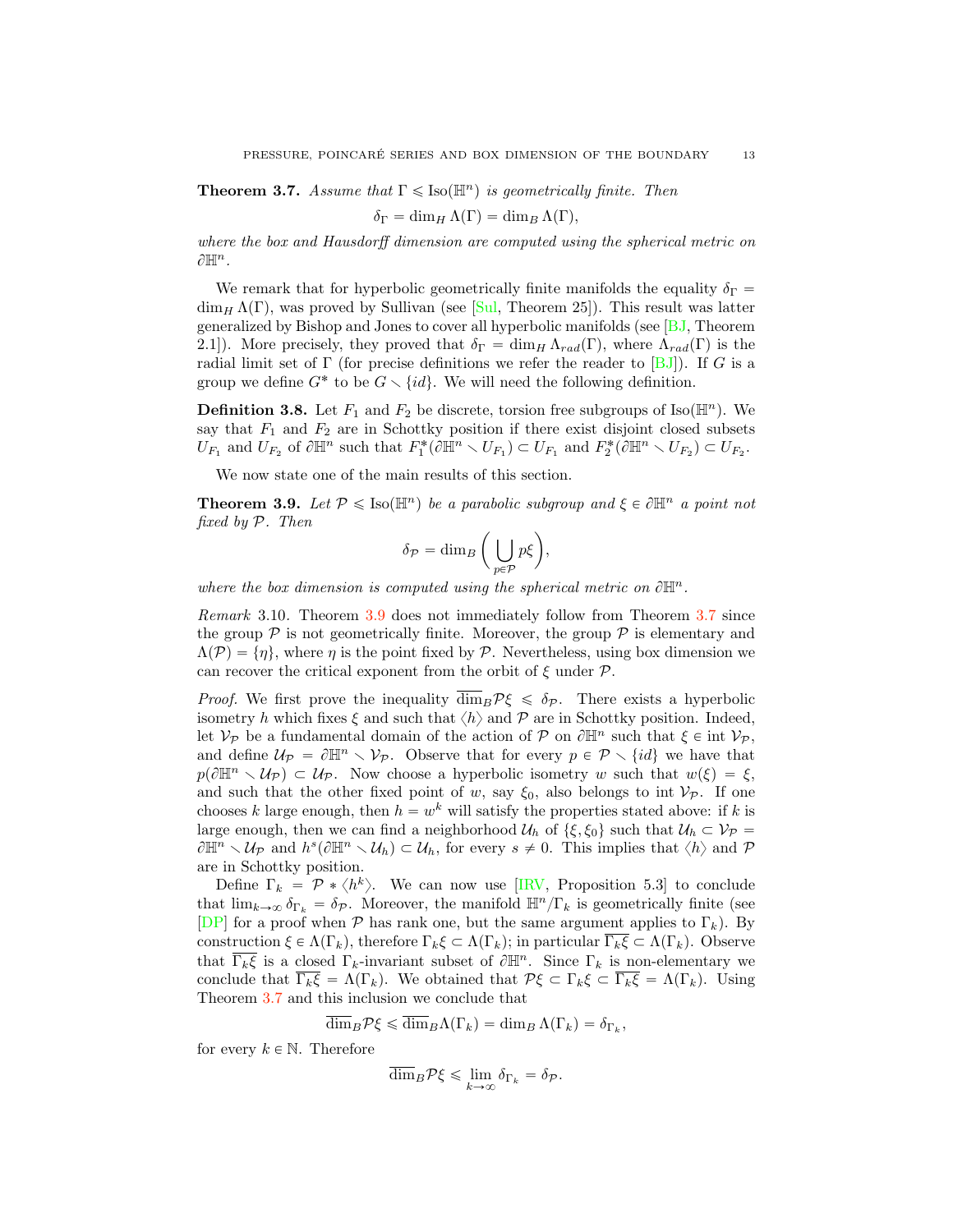<span id="page-13-2"></span>We now prove the inequality  $\dim_B P\xi \geq \delta_P$ . It will be convenient to consider the upper half-space model of hyperbolic space. We identify  $\mathbb{H}^n$  with  $\{(x_1, ..., x_n) \in$  $\mathbb{R}^n : x_n > 0$ , and the fixed point of  $\mathcal{P}$  with the point of  $\partial \mathbb{H}^n$  whose  $x_n$ –coordinate is  $\infty$  (the rest of  $\partial \mathbb{H}^n$  is the plane  $x_n = 0$ ). Our reference point will be  $o =$  $(0, ..., 0, 1)$  (this point corresponds to the origin in the ball model). Via the action of *P* on the horosphere  $x_n = 1$ , we can identify *P* with a subgroup of Aff( $\mathbb{R}^{n-1}$ ), where Aff( $\mathbb{R}^{n-1}$ ) is the space of affine transformations of  $\mathbb{R}^{n-1}$ . It follows from Bieberbach's theorem that there exists a finite index subgroup  $P_0$  of  $P$  such that  $P_0$  acts on  $x_n = 1$  as a group of translations (for instance see [\[Bo1,](#page-15-22) Theorem 1.1]). In particular  $\mathcal{P}_0 \cong \mathbb{Z}^k$ , for some  $k \in \{1, ..., n-1\}$ . The number k is called the rank of *P*. It is well known that  $\delta_p = \delta_{p_0} = \frac{k}{2}$  (see for instance [\[DOP,](#page-15-23) Section 3]). There exists a sequence  $\{g_1, ..., g_m\} \subset \mathcal{P}$  such that  $\mathcal{P} = \bigcup_{i=1}^m \mathcal{P}_0 g_i$ , in particular  $P\xi = \bigcup_{i=1}^m \mathcal{P}_0 g_i \xi$ . We will prove that

<span id="page-13-1"></span>
$$
\underline{\dim}_B \mathcal{P}_0 \eta \ge \frac{k}{2},\tag{3.4}
$$

for every  $\eta \in \partial \mathbb{H}^n$ . Assume that inequality [\(3.4\)](#page-13-1) holds. As mentioned before  $\delta_{\mathcal{P}_0} =$  $\frac{k}{2}$ . Combining inequality [\(3.4\)](#page-13-1) with the inequality  $\overline{\dim}_B \mathcal{P}_0 \eta \leq \delta_{\mathcal{P}_0}$ , we obtain that  $\dim_B \mathcal{P}_0 \eta = \frac{k}{2} = \delta_{\mathcal{P}_0} = \delta_{\mathcal{P}}$ , for every  $\eta \in \partial \mathbb{H}^n$ . Since the box dimension is finitely additive we can conclude that  $\dim_B \mathcal{P}\xi = \frac{k}{2} = \delta_{\mathcal{P}}$  (recall that  $\mathcal{P}\xi = \bigcup_{i=1}^m \mathcal{P}_0 g_i \xi$ ).

We now prove inequality [\(3.4\)](#page-13-1). We will identify the group  $\mathcal{P}_0$  with  $\mathbb{Z}^k$ , and use the notation  $n.\xi$  to denote the translate of  $\xi$  under  $n \in \mathbb{Z}^k$ . The standard generators of  $\mathbb{Z}^k$  will be denoted by  $\{e_1, ..., e_k\}$ . Denote by  $\rho$  the fixed point of *P*<sub>0</sub>. Since  $\lim_{k\to\infty} k.\eta = \rho$ , we can conclude that there exists  $C > 0$  such that the geodesic connecting  $\eta$  and  $k.\eta$  is at distance at most C from o. We choose  $z_k \in \mathbb{H}^n$ in the geodesic connecting  $\eta$  and  $k.\eta$  such that  $d(o, z_k) \leq C$ . Observe that N.z<sub>k</sub> belongs to the geodesic connecting  $N.\eta$  and  $(N + k).\eta$ , therefore

$$
((N+k).\eta|N.\eta) = \frac{1}{2}(B_{(N+k).\eta}(o, N.z_k) + B_{N.\eta}(o, N.z_k))
$$
  
= 
$$
\frac{1}{2}(B_{k.\eta}((-N).o, z_k) + B_{\eta}((-N).o, z_k))
$$
  

$$
\leq d((-N).o, z_k)
$$
  

$$
\leq d(o, N.o) + d(o.z_k)
$$
  

$$
\leq d(o, N.o) + C.
$$

We conclude that

$$
d_{\partial \mathbb{H}^n}((N+k)\eta, N.\eta) \geqslant e^{-d(o,N.o)-C}.
$$

In order to conclude the proof we will need the following result.

<span id="page-13-0"></span>Lemma 3.11. Using the notation above we have

$$
\lim_{t \to \infty} \frac{\# \log\{N \in \mathbb{Z}^k : d(o, N.o) \leq t\}}{t} = \frac{k}{2}.
$$

*Proof.* Recall that  $o = (0, ..., 0, 1)$  is the origin of hyperbolic space. Let  $\alpha_i \in \mathbb{R}^{n-1}$ be the translation vector of  $e_i$  while acting on the horosphere  $x_n = 1$ . If follows from the definition of the hyperbolic metric on  $\mathbb{H}^n$  that

$$
d(o, N.o) = 2\arcsinh\left(\frac{1}{2}|N_1\alpha_1 + \dots + N_k\alpha_k|\right),
$$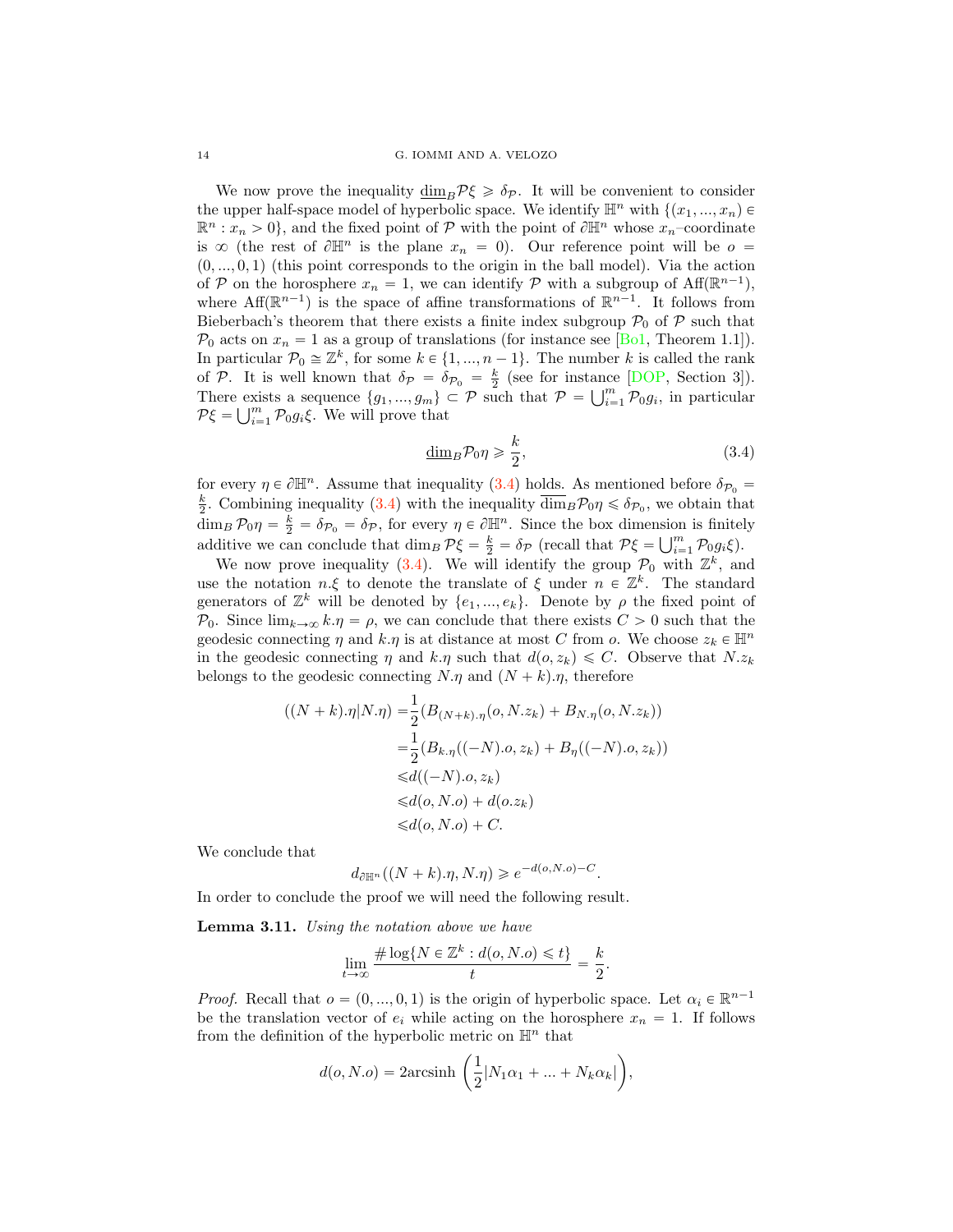<span id="page-14-1"></span>where |.| stands for the euclidean metric on  $\mathbb{R}^{n-1}$ . It follows that the set

$$
\{d(o, N.o) - \log(|N_1\alpha_1 + ... + N_k\alpha_k|^2) : N = (N_1, ..., N_k) \in \mathbb{Z}^k\},\
$$

is bounded. It is enough to prove that

$$
\lim_{t \to \infty} \frac{\# \log \{ N \in \mathbb{Z}^k : \log(|N_1 \alpha_1 + \dots + N_k \alpha_k|^2) \leq t \}}{t} = \frac{k}{2}.
$$
 (3.5)

There exists  $D = D(\alpha_1, ..., \alpha_n) > 0$  such that the set  $A_t := \{N \in \mathbb{R}^n : |N_1 \alpha_1 + ... +$  $N_k \alpha_k \leq e^{t/2}$ , contains a cube centered at the origin of radius  $D^{-1}e^{\frac{t}{2}}$ , and it is contained in a cube centered at the origin of radius  $De^{\frac{t}{2}}$ . For t large the number of integral points in  $A_t$  will be of the order  $e^{tk/2}$ . This immediately implies the equality  $(3.5)$ .

It follows from Lemma [3.11](#page-13-0) that given  $\varepsilon > 0$ , there exists  $E = E(\varepsilon)$  such that for  $t \geqslant E$  we have

$$
\#\{N \in \mathbb{Z}^k : d(o, N.o) \leq t\} \geq e^{\left(\frac{k}{2} - \varepsilon\right)t}.
$$

Assume that r is sufficiently small in order to have  $log(e^{-C}/r) \geq E$ , and define  $A_r := \{N \in \mathbb{Z}^k : d(o, N.o) \leqslant \log(e^{-C}/r)\}.$  We conclude that

$$
|A_r| = \#\{N \in \mathbb{Z}^k : d(o, N.o) \leq \log(e^{-C}/r)\} \geqslant \frac{e^{-C(\frac{k}{2}-\varepsilon)}}{r^{\frac{k}{2}-\varepsilon}}.
$$

Observe that inequality  $d(o, N.o) \leq \log(e^{-C}/r)$ , is equivalent to  $r \leq e^{-d(o, N.o)-C}$ . Therefore  $N \in A_r$  implies that for all  $k \in \mathbb{Z}^k$  we have

$$
r \leq e^{-d(o,N.o)-C} \leq d_{\partial \mathbb{H}^n}((N+k).\eta, N.\eta) = \sin \frac{1}{2}d_1((N+k).\eta, N.\eta)
$$

$$
\leq \frac{1}{2}d_1((N+k).\eta, N.\eta)
$$

where  $d_1$  is the spherical metric on  $\partial \mathbb{H}^n$  (coming from the natural embedding of the ball model into  $\mathbb{R}^n$ ). In other words, to cover  $\mathcal{P}_0.\eta$  with  $d_1$ -balls of radius r we need at least  $|A_r|$  balls (at least one ball for each  $N.\eta$ , where  $N \in A_r$ ). We conclude that

$$
\liminf_{r \to 0} \frac{\log N(r)}{\log(\frac{1}{r})} \ge \liminf_{t \to 0} \frac{\log |A_r|}{\log(\frac{1}{r})} \ge \liminf_{r \to 0} \frac{\log \left( \frac{e^{-C(\frac{k}{2} - \varepsilon)}}{r^{\frac{k}{2} - \varepsilon}} \right)}{\log(\frac{1}{2r})} = \frac{k}{2} - \varepsilon.
$$

Since  $\varepsilon$  was arbitrary we conclude that  $\underline{\dim}_B \mathcal{P}_0 \eta \geq \frac{k}{2}$ .

 $\Box$ 

Remark 3.12. Roblin proved in  $[Rob]$  that if  $\Gamma$  is non-elementary, then

$$
\lim_{t \to \infty} \frac{\# \log \{ \gamma \in \Gamma : d(o, \gamma o) \leq t \}}{t} = \delta_{\Gamma}.
$$

Since  $P_0$  is elementary we can not use Roblin's result. The proof of Roblin uses in an essential way that the group is non-elementary–it uses the Patterson-Sullivan conformal density at infinity associated to Γ.

<span id="page-14-0"></span>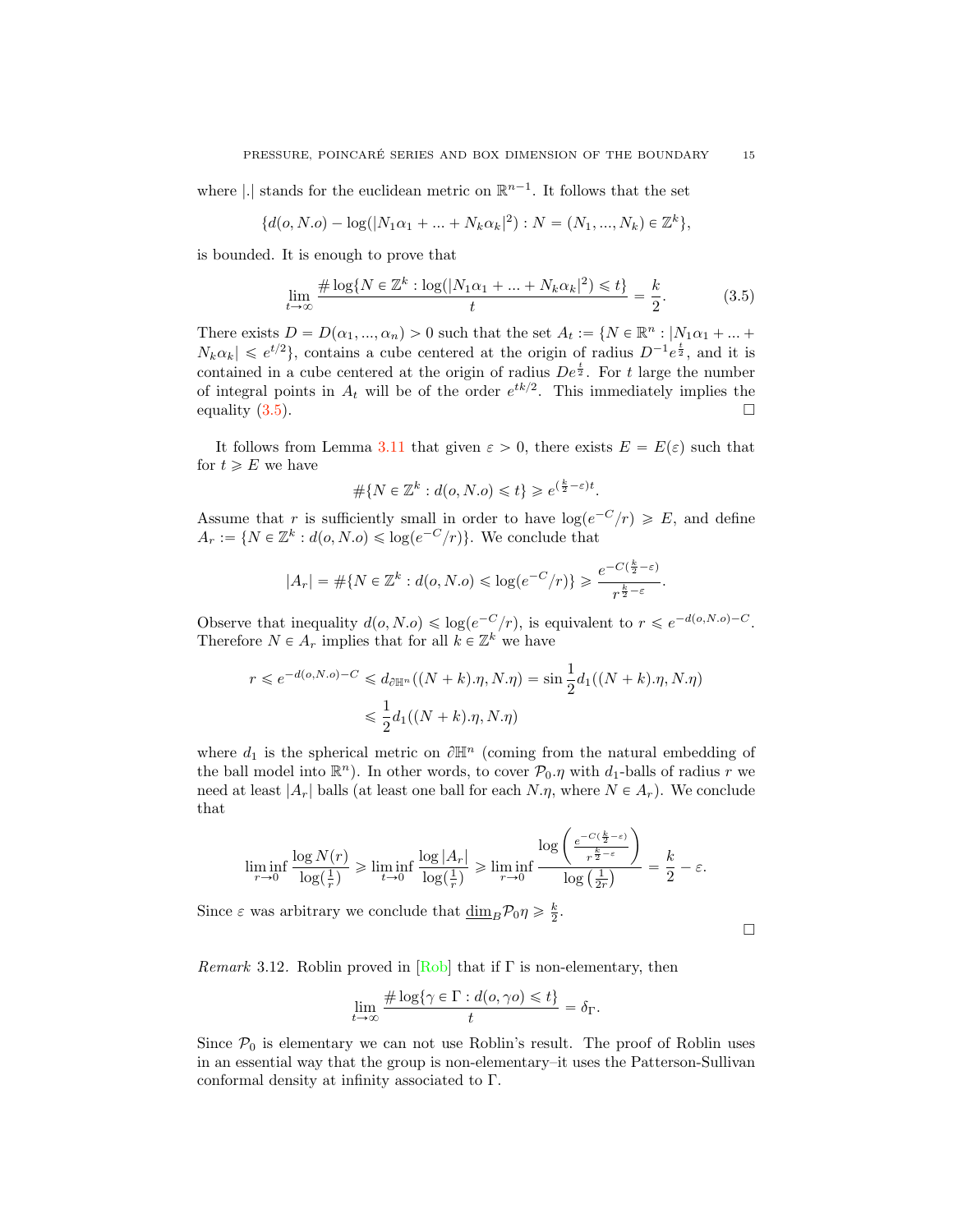#### **REFERENCES**

- <span id="page-15-18"></span>[BI] Barreira, Luis; Iommi, Godofredo. Suspension flows over countable Markov shifts. J. Stat. Phys. 124 (2006), no. 1, 207–230. (Cited on page [7.](#page-6-4))
- <span id="page-15-5"></span>[BJ] Bishop, Christopher; Jones, Peter. Hausdorff dimension and Kleinian groups. Acta Math. 179 (1997), no. 1, 1–39. (Cited on pages  $2$  and  $13$ .)
- <span id="page-15-19"></span>[Bou] Bourdon, Marc. Structure conforme au bord et flot géodésique d'un  $CAT(-1)$ -espace. (French) Enseign. Math. (2) 41 (1995), no. 1-2, 63–102. (Cited on pages [9,](#page-8-1) [10,](#page-9-2) and [12.](#page-11-1))
- <span id="page-15-22"></span>[Bo1] Bowditch, Brian. Discrete parabolic groups. J. Differential Geom. 38 (1993), no. 3, 559–583. (Cited on page [14.](#page-13-2))
- <span id="page-15-21"></span>[Bo2] Bowditch, Brian. Geometrical finiteness with variable negative curvature. Duke Math. J. 77 (1995), 229–274. (Cited on page [12.](#page-11-1))
- <span id="page-15-1"></span>[B] Bowen, Rufus. Hausdorff dimension of quasicircles. Inst. Hautes Etudes Sci. Publ. Math. No. 50 (1979), 11–25. (Cited on pages [1](#page-0-0) and [6.](#page-5-4))
- <span id="page-15-20"></span>[BH] Bridson, Martin; Haefliger, André. Metric spaces of non-positive curvature. Grundlehren der Mathematischen Wissenschaften, 319. Springer-Verlag, Berlin, 1999. xxii+643 pp. (Cited on pages [9](#page-8-1) and [12.](#page-11-1))
- <span id="page-15-16"></span>[CFS] Cornfeld, I.P. ; Fomin, S. V.; Sinai, Ya. G. Ergodic theory. Grundlehren der Mathematischen Wissenschaften, 245. Springer-Verlag, New York, 1982. x+486 pp. (Cited on page [5.](#page-4-2))
- <span id="page-15-9"></span>[DP] Dal'bo, Francoise; Peigné, Marc. Some negatively curved manifolds with cusps, mixing and counting. J. Reine Angew. Math. 497 (1998), 141–169. (Cited on pages [3](#page-2-1) and [13.](#page-12-2))
- <span id="page-15-23"></span>[DOP] Dal'bo, Francoise; Otal, Jean-Pierre; Peigné, Marc. Séries de Poincaré des groupes géométriquement finis. Israel J. Math. 118 (2000), 109-124. (Cited on page [14.](#page-13-2))
- <span id="page-15-14"></span>[Fa1] Falconer, Kenneth. Fractal geometry. Mathematical foundations and applications. John Wiley and Sons, Ltd., Chichester, 1990. xxii+288 pp. (Cited on pages [3,](#page-2-1) [4,](#page-3-0) and [8.](#page-7-1))
- <span id="page-15-0"></span>[Fa2] Falconer, Kenneth. Techniques in fractal geometry. John Wiley & Sons, Ltd., Chichester, 1997. xviii+256 pp. (Cited on pages [1,](#page-0-0) [3,](#page-2-1) [4,](#page-3-0) [7,](#page-6-4) and [8.](#page-7-1))
- <span id="page-15-3"></span>[FJLR] Fan, Ai-Hua; Jordan, Thomas; Liao, Lingmin; Rams, Michal. Multifractal analysis for expanding interval maps with infinitely many branches. Trans. Amer. Math. Soc. 367 (2015), no. 3, 1847–1870. (Cited on pages [2](#page-1-0) and [9.](#page-8-1))
- <span id="page-15-17"></span>[I] Iommi, Godofredo Multifractal analysis for countable Markov shifts. Ergodic Theory Dynam. Systems 25 (2005), no. 6, 1881–1907. (Cited on pages [6](#page-5-4) and [9.](#page-8-1))
- <span id="page-15-4"></span>[IJ] Iommi, Godofredo; Jordan, Thomas. *Multifractal analysis of Birkhoff averages for count*able Markov maps. Ergodic Theory Dynam. Systems 35 (2015), no. 8, 2559–2586. (Cited on pages [2,](#page-1-0) [5,](#page-4-2) [6,](#page-5-4) and [9.](#page-8-1))
- <span id="page-15-7"></span>[IRV] Iommi, Godofredo; Riquelme, Felipe; Velozo, Anibal. Entropy in the cusp and phase tran-sitions for geodesic flows Israel J. Math. 225 (2018), no. [2,](#page-1-0) 609-659. (Cited on pages 2, [3,](#page-2-1) [8,](#page-7-1) and [13.](#page-12-2))
- <span id="page-15-12"></span>[ITV1] Iommi, Godofredo; Todd, Mike; Velozo, Anibal. Upper semi-continuity of entropy in noncompact settings. To appear in Math. Res. Lett. (Cited on page [3.](#page-2-1))
- <span id="page-15-13"></span>[ITV2] Iommi, Godofredo; Todd, Mike; Velozo, Anibal. Escape of mass and entropy for countable Markov shifts. In preparation. (Cited on page [3.](#page-2-1))
- <span id="page-15-2"></span>[MU] Mauldin, R. Daniel; Urbański, Mariusz. Dimensions and measures in infinite iterated function systems. Proc. London Math. Soc. (3) 73 (1996), no. [1,](#page-0-0) 105-154. (Cited on pages 1, [5,](#page-4-2) and [6.](#page-5-4))
- <span id="page-15-6"></span>[OP] Otal, Jean-Pierre; Peigné, Marc. Principe variationnel et groupes kleiniens. Duke Math. J. 125 (2004), no. 1, 15–44. (Cited on pages [2](#page-1-0) and [10.](#page-9-2))
- <span id="page-15-10"></span>[PPS] Paulin, Frédéric; Pollicott, Mark; Schapira, Barbara. Equilibrium states in negative curvature. Asterisque No. 373 (2015), viii $+281$  pp. (Cited on page [3.](#page-2-1))
- <span id="page-15-11"></span>[PS] Pit, Vincent; Schapira, Barbara. Finiteness of gibbs measures on noncompact manifolds with pinched negative curvature. Ann. Inst. Fourier (Grenoble) 68 (2018), no. 2, 457–510. (Cited on page [3.](#page-2-1))
- <span id="page-15-15"></span>[PW] Pollicott, Mark; Weiss, Howard. Multifractal analysis of Lyapunov exponent for continued fraction and Manneville-Pomeau transformations and applications to Diophantine approximation. Comm. Math. Phys.  $207$  (1999), no. 1, 14[5](#page-4-2)–171. (Cited on pages 5 and [8.](#page-7-1))
- <span id="page-15-8"></span>[RV] Riquelme, Felipe; Velozo, Aníbal. *Escape of mass and entropy for geodesic flows*. To appear in Ergodic Theory Dynam. Systems. (Cited on pages [2](#page-1-0) and [3.](#page-2-1))